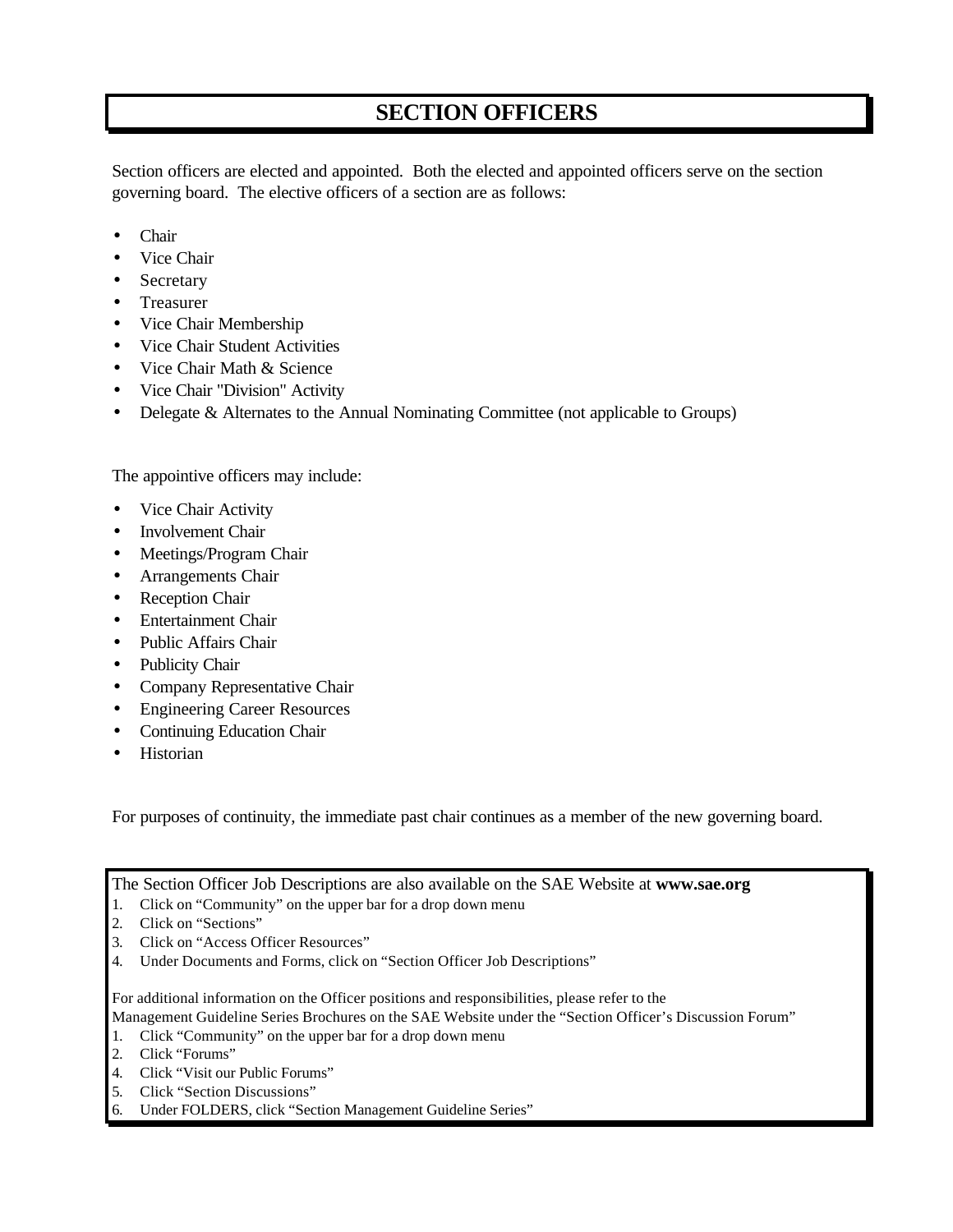### **CHAIR**

The key individual in a local SAE organization is the chair. The degree of enthusiasm and the ability to inspire cooperation of other officers and the membership largely determines the success of the section. The chair should at all times ensure that the aims and objectives of the local section and its programs are in harmony with the objectives of SAE as defined in the SAE Bylaws. To properly direct the activities of the section and to best serve the interests of SAE, the chair should be familiar with the information contained in this manual and the Section Procedure Manual.

It is recommended that the vice chair share the chair's duties, as delegated, to provide a smooth transition during the following year. The chair presides over the governing board, and:

- 1. Works with the outgoing chair to insure a smooth transition.
- 2. Schedules and presides at all governing board meetings. The Management Guideline Series #1, *Planning & Conducting Effective Governing Board Meetings* will be very useful to the chair and other key governing board members.
- 3. Sets goals for the year with assistance of governing board and measures progress towards goals.
- 4. Prepares and circulates the agenda for each governing board meeting.
- 5. Distributes copies of the Year-End Summary Report at the first governing board meeting and reviews areas of section operation pertinent to each governing board member's responsibilities.
- 6. Appoints committee chairs from the section membership with the concurrence of elected officers. Committee chairs are members of the governing board and hold positions of importance within the section. The inclusion of young members is encouraged and committee members should be selected to ensure good representation of the section's membership.
- 7. Is familiar with the duties and responsibilities of all other governing board officers and committee chairs.
- 8. Works closely with committee chairs and makes certain that all committees are carrying out their assignments. Is an ex-officio member of each committee, and is ultimately responsible for the completion of all committee business. It's advisable to distribute officers responsibilities and appropriate management guideline brochures to committee chairs.
- 9. Removes any inactive committee chair and appoints a successor with the consent of the governing board.
- 10. Handles promptly all items of business received from the Sections Board and SAE International Headquarters and in the best interest of SAE, passing information and requests to the appropriate governing board member(s) for action.
- 11. Presides at all section meetings and conducts business sessions. May turn the meeting over to the vice chair or another member to conduct technical sessions.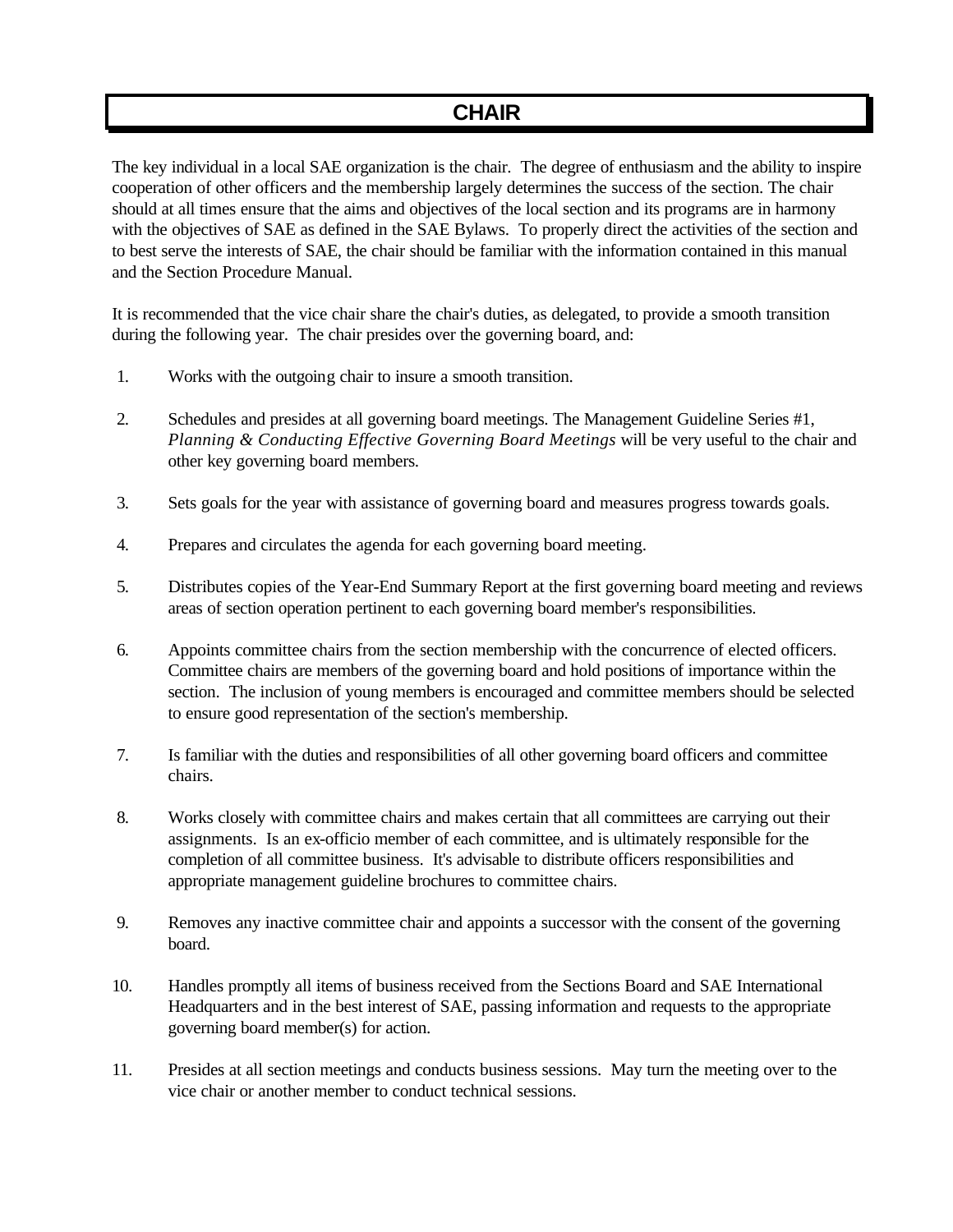- 12. Acts as official host of the section. Makes certain that speakers and other guests are contacted upon their arrival in the meeting city and are provided needed transportation. Welcomes and introduces guests to section members. The chair should assure that speakers are properly thanked, both verbally and by letter.
- 13. Ensures that arrangements are made to make applicants and new members feel welcome
- 14. Prepares a Year-End Summary Report of the section's activities at the close of each year and makes recommendations for the incoming governing board. A copy of the report should be sent to Section Relations , SAE International Headquarters by August 1.
- 15. Works with Annual Nominating Committee delegates/alternates and Section Nominating Committee to develop a pool of leadership candidates for international and section officers.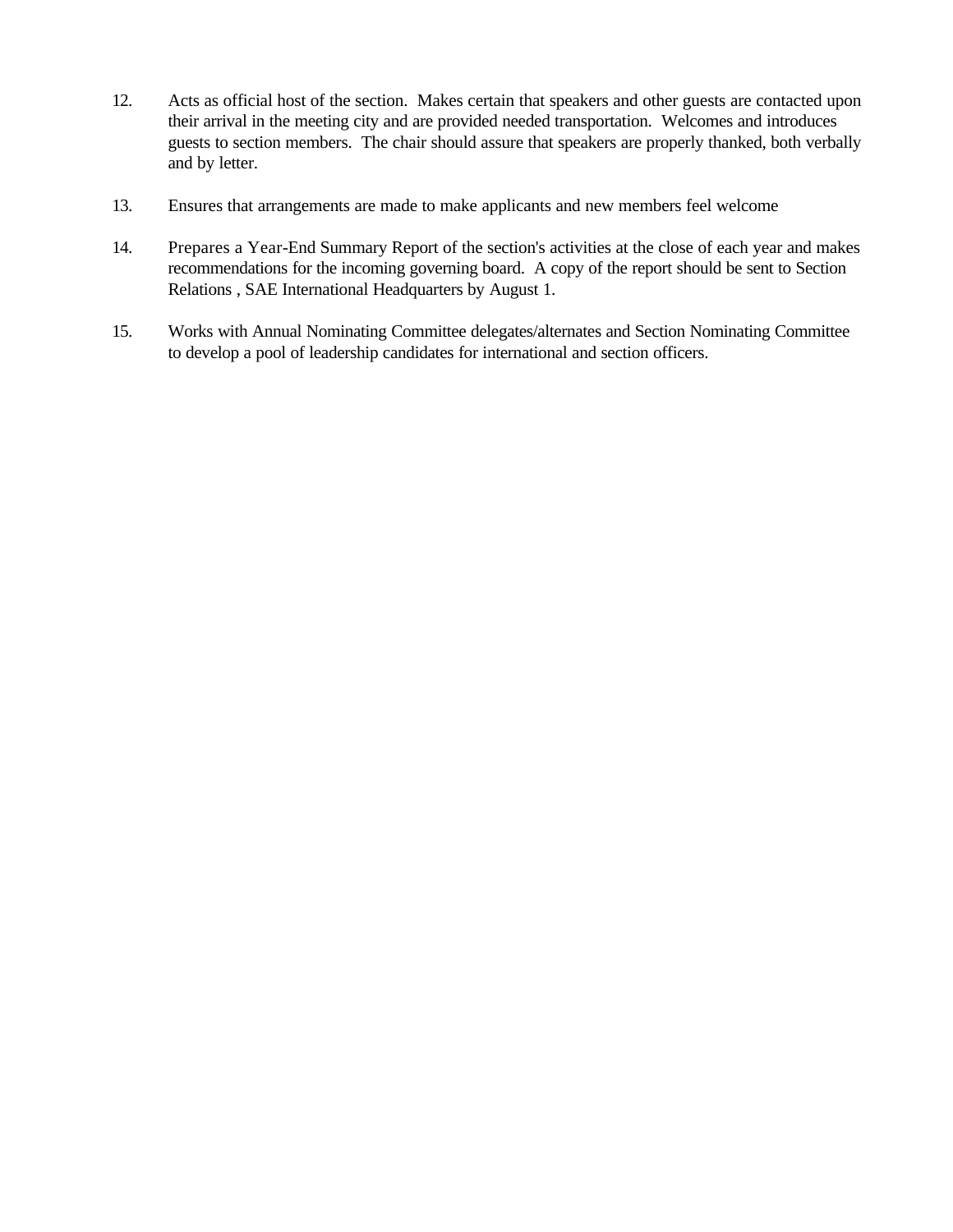### **VICE CHAIR**

The vice chair's primary responsibility is to continually monitor the section's long range plan. The vice chair is also responsible for acting for the chair and, as delegated, to share the duties. The vice chair should be ready to assume the chair's responsibilities upon short notice. This necessitates working closely with the chair and actively participating in section affairs. Duties should be conducted in such a manner that there will be a smooth transition of administration the following year. A good vice chair should relieve the chair of a significant part of the duties. The office should not be allowed to degenerate into a meaningless assignment.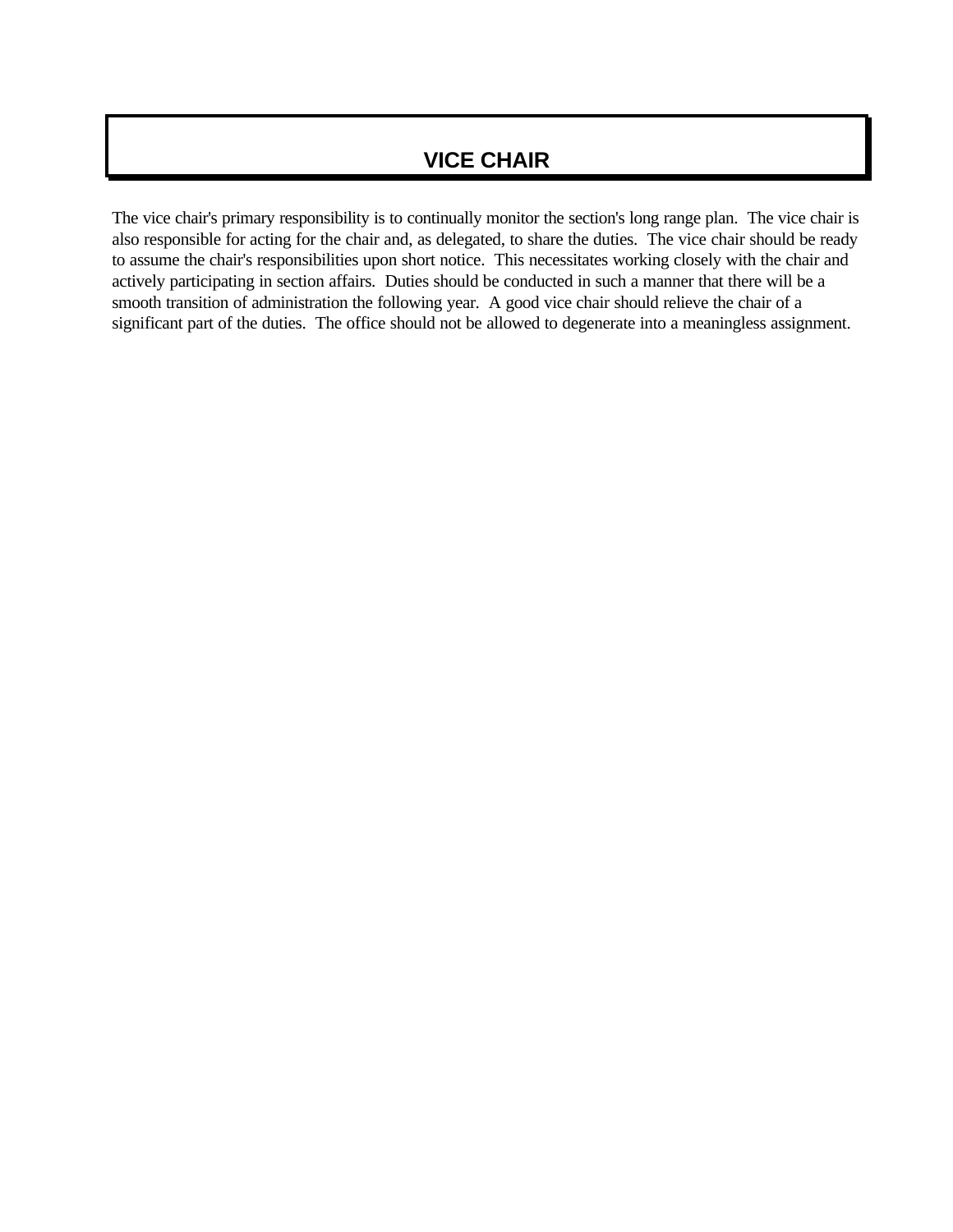# **SECRETARY (VICE CHAIR ADMINISTRATION)**

The secretary is the custodian of section records, and the recorder of all official actions. These records are of great value to existing and future governing boards, and should be complete and accurate. In addition, the secretary:

- 1. Issues governing board meeting announcements at the instruction of the chair.
- 2. Prepares and circulates governing board meeting minutes to the governing board members, Section Relations at SAE International Headquarters, and the Sections Board representative.
- 3. Maintains an up-to-date file for the current year of all governing board meeting minutes, correspondence, meeting notices, committee reports, etc. In most sections, clerical work is performed by the officers and committee members. Large sections may find it necessary to secure the services of a mailing company or to employ part or full-time help. (No salaried position may be established except by action of the Sections Board; and even with such approval, salaries must be paid from section funds.)
- 4. Compiles and maintains a governing board roster to facilitate the transfer of information between governing board members.
- 5. Maintains a current membership mailing file. It is recommended that sections use SAE International Headquarters computerized mailing labels for up-to-date addresses.
- 6. Reports to SAE International Headquarters, or encourages members to report changes in section member addresses and company affiliations, etc. Also, reports promptly any discrepancies between the section membership file and that maintained at SAE International Headquarters.
- 7. Reviews early in the section year the list of non-members receiving notices of section meetings. This list should be kept to a minimum, and limited to good prospects for membership and to newspapers and magazines that can provide useful publicity. Chairs of other SAE Sections can be included on the section mailing list along with the Sections Board Representative and Section Relations at SAE International Headquarters. Names of those individuals will be provided by International Headquarters.
- 8. Assumes responsibility for preparing and mailing meeting notices. These notices should be mailed to reach all members at least two-three weeks before the meeting day.
- 9. Mails notice of monthly section meetings to SAE International Headquarters for publication in SAE UPdate using the "meeting notice card" (see Resource tab).
- 10. If necessary, in April, mail to all members in good standing ballots listing the names of consenting nominees for election to section offices for the coming year. Ballots must be mailed at least 30 days before the final meeting of the section year. Refer to Management Guideline Series #21, *Nomination and Election of Officers.*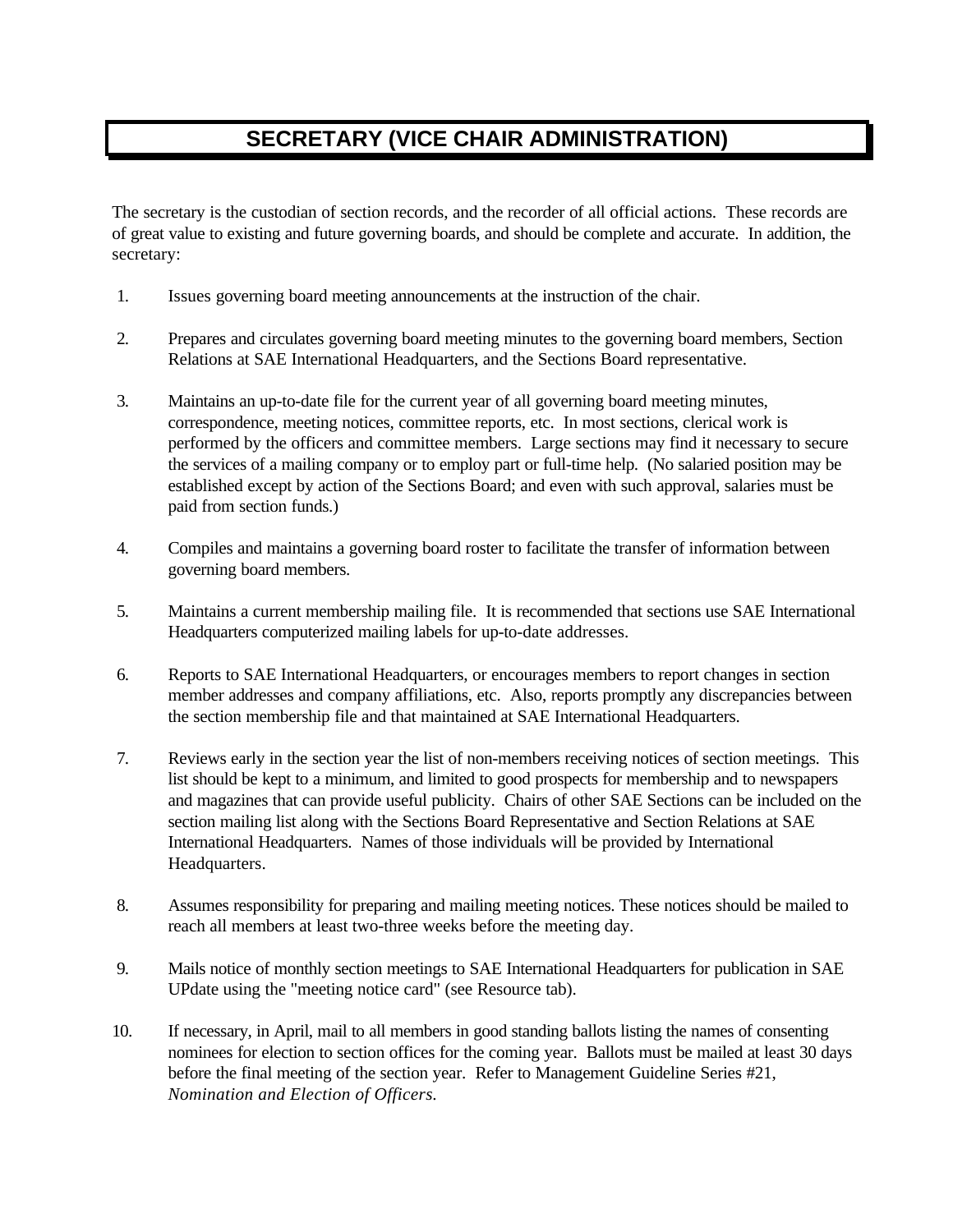- 11. Delivers to successor at the end of the section year all records, files, history, and other pertinent data relating to the year's activities.
- 12. Reports accomplishments and recommendations to the governing board.
- 13. Prepares a report of the activities for the year for presentation at the last governing board meeting of the year.

#### **Membership Records**

Upon assuming this office, the secretary should secure past membership records from the retiring secretary. Membership records contain the names and addresses of the section's members, applicants, student members, and those on the extra mailing list.

SAE International Headquarters will provide on a quarterly basis a complete Section Member Report. Monthly update reports are also provided. Quarterly reports contain all members and students affiliated with a section. The report is distributed in the months of July, October, January and April. Monthly updates reflect member activity within a section during the month.

Shortly after the close of SAE's fiscal year on September 30, 3 x 5 index cards of those who have not paid their dues for the previous fiscal year will be sent to each section. These individuals who have not renewed their membership should be removed from the section's records.

In February, a second set of 3 x 5 index cards of those who are delinquent in their dues for the present fiscal year will be sent to the section's vice chair membership. This is for use in contacting these people to encourage them to renew their membership.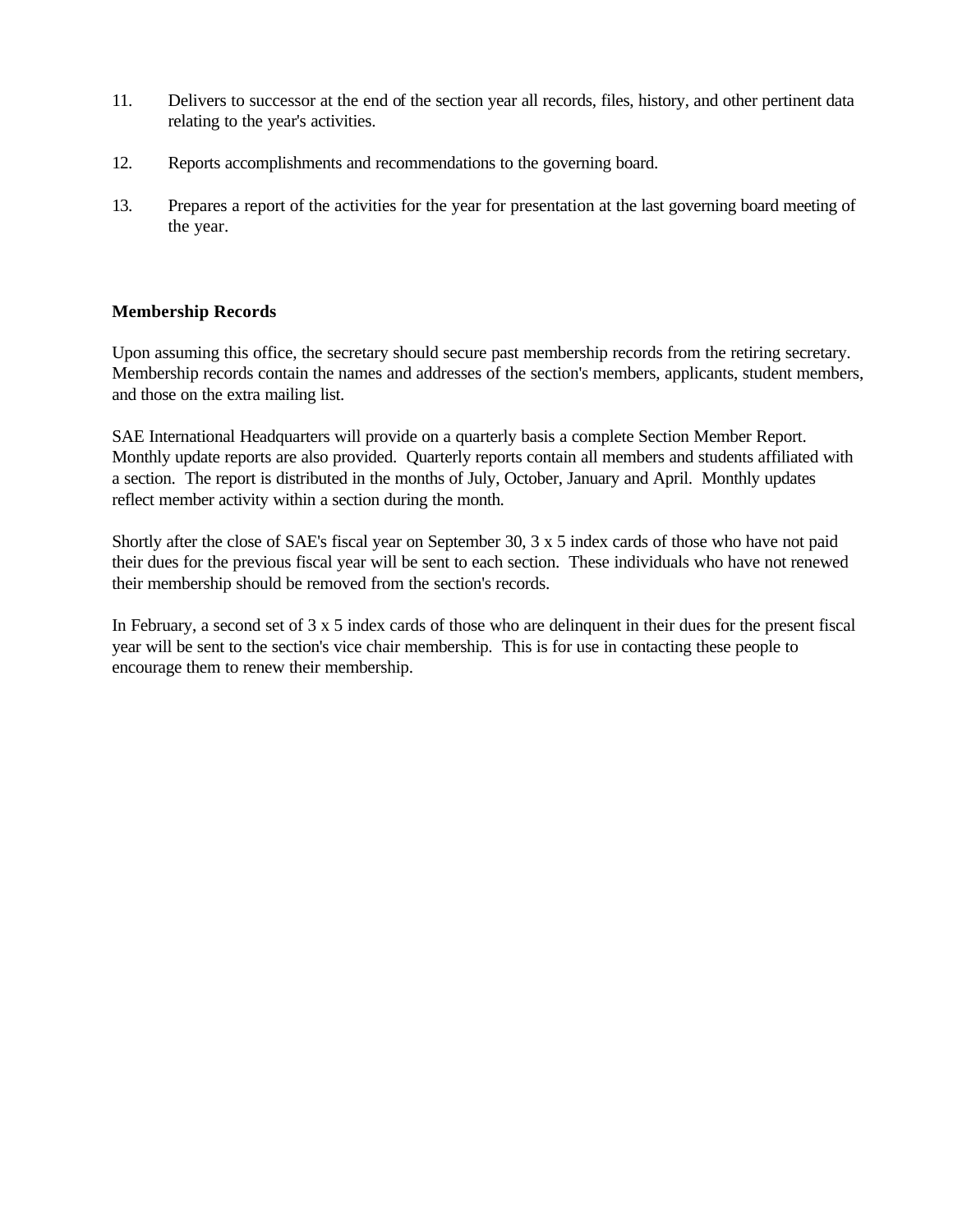# **TREASURER (VICE CHAIR FINANCE)**

The treasurer is the fiscal officer of the section and should have some degree of financial experience or be knowledgeable in the financial policies of SAE. The appointment of an assistant treasurer or a finance committee to assist in the work is also advisable. Such appointment(s) ensure a carry over of information in the following year, and are excellent sources for future treasurers.

The treasurer is responsible for the accurate and careful control and disbursement of the section funds as outlined in a section's financial plan. In essence, the treasurer is the watchdog of the section's financial condition. The treasurer, with the help of the assistant, analyzes the section's expenses, suggests means of reducing expenses when necessary, and makes periodic projections of income and expenses to the governing board. The Section Management Guideline, *A Treasurer's Guide to Section Financial Affairs* provides assistance in carrying out the responsibilities of the office. In addition, the Section Management Guideline, *Voluntary Financial and Section Measures,* can help treasurers evaluate their section's financial performance.

The treasurer:

- 1. Handles all section funds, banks money received, invests reserve funds, disburses funds appropriately, and accounts for them accordingly.
- 2. Arranges an early meeting with the outgoing treasurer to transfer section funds.
- 3. Prepares a realistic Financial Plan for the new year by conferring with the outgoing treasurer. Forms and software are available from SAE International Headquarters and must be completed, approved by the governing board, and mailed to reach International Headquarters by August 1.
- 4. Notifies the governing board when section funds are under or over the 60% of operating reserve guideline
- 5. Reports to the governing board at each of its meetings on the present and projected financial condition of the section.
- 6. Assures that the section operates within its approved plan.
- 7. Disburses section funds in compliance with the approved plant. Expenditures not in compliance with the plan require prior governing board approval.
- 8. Maintains a file of bills and invoices with supporting evidence.
- 9. Prepares and sends out invoices for all advertising and implements follow-up when necessary.
- 10. Maintains a sufficient balance at the end of the year to enable the incoming board to operate.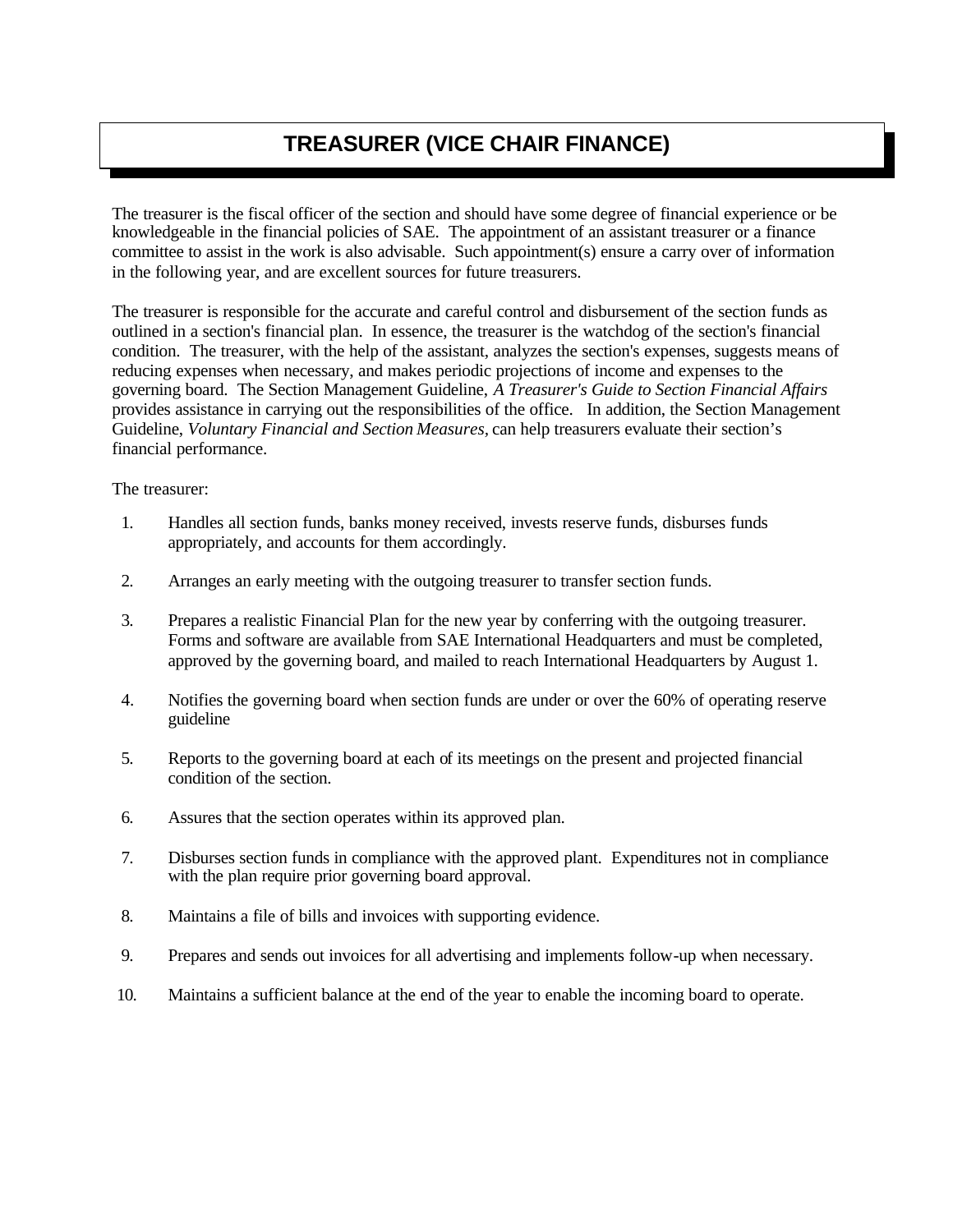The following dues reimbursement schedule was approved by the SAE Board of Directors:

- 1. By November 15 of each year, send each section 100 percent of the actual amount due for the current fiscal year calculated on the dues paid by the September 30 due date. Also, on this date, pay the balance of any dues reimbursement for late payments received for the previous fiscal year.
- 2. By February 15 of each year, send each section 100 percent of the actual amount due for the current fiscal year for dues paid since September 30 through the service cut-off date of December 31. The supplemental dues reimbursement will be re-evaluated when dues are increased.
- 3. By June 15 of each year, send each section 100 percent of the actual amount due for the current fiscal year for dues paid since December 31 through April 30. Currently, sections receive the amount calculated on dues paid by April 30.
- 4. By October 15 of each year, send each section 100 percent of the actual amount due for the current fiscal year for dues paid since April 30 through August 30. Reimbursement based on dues collections during September will be made in connection with the first payment for the next fiscal year.

Any modifications to this payment schedule must be approved by the SAE Board of Directors.

Sections are required to file their Audit & Budget, Year-End Summary Report and Slate of Officers by August 1 of each year. If all of the se reports are not submitted to SAE by December 31, of the same year, the Sections Board Finance Committee will withhold a Section's dues reimbursement for one year.

In its annual information return to the U.S. Internal Revenue Service, SAE includes the income and expenses of sections as reported in the audit and budget. Accordingly, no federal income tax form of any sort should be filed by any section. In the event that a federal form or inquiry is received, please forward it to Section Relations at SAE International Headquarters with the address of the section's IRS district.

The SAE Employer Identification number that has been assigned to SAE by IRS in connection with savings accounts or investment income, is 25-1494402. No other number should be used for such purpose.

Each section treasurer or secretary who handles funds is bonded by SAE for a sum in excess of \$2,000,000 for dishonesty.

When unusual expenditures resulting in an operating deficit are anticipated, sections are urged to bring the matter to the attention of the Sections Board Finance Committee before the debts are incurred. The board may, at its discretion, appropriate sufficient funds to offset these expenses.

At the close of the section year, section books must be audited, with a signature verification included in the annual audit & budget submission. The audit may be made by the governing board, an auditing committee appointed by the chair with the consent of the governing board, or by an outside agency. The governing board decides who will perform the audit.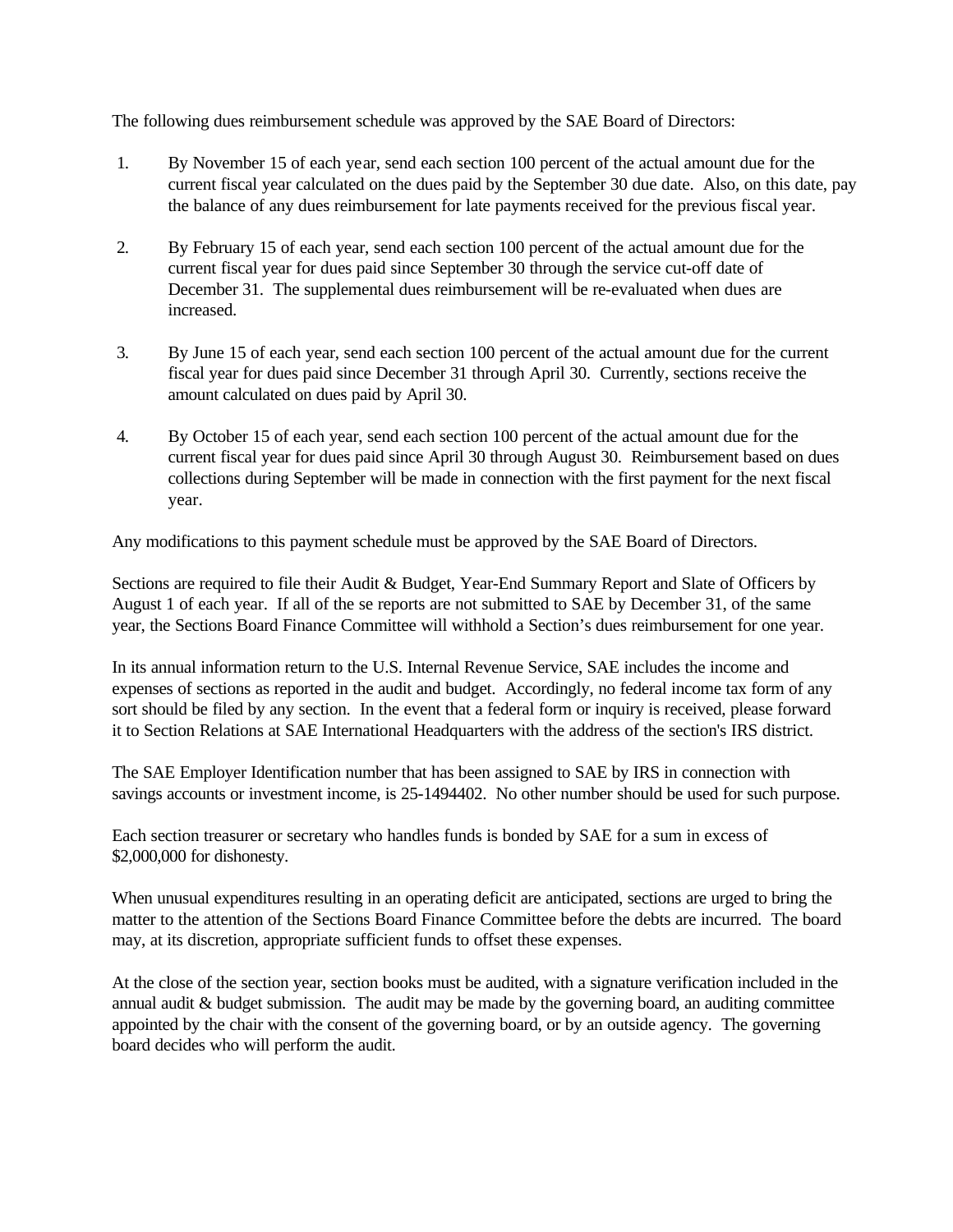## **VICE CHAIR MEMBERSHIP**

The vice chair membership, with the advice and approval of the governing board, may organize a committee to develop and meet section membership goals. The membership committee should be arranged to achieve continuity of experience as well as geographical, company, and industry balance. To improve continuity each year it is urged that an assistant vice chair membership be designated by each section.

The unique opportunities of the area and the particular needs of the section will dictate the membership committee structure.

- 1. Sets goals for new members and membership retention with assistance from the governing board. Goals should equal or exceed those set by the international membership committee.
- 2. Establishes plans and programs to achieve the above goals with help from the Section Membership Committee.
- 3. Reports to the governing board and the section through its newsletter and at meetings the section's progress toward achieving membership goals.
- 4. Holds regular meetings with the section membership committee to assign responsibility for tasks, and provides progress reports.
- 5. Receives from SAE International Headquarters, on-line, membership materials and reports.

#### **In the event that no Membership Committee is organized, all of the following responsibilities revert to the vice chair membership:**

#### **Assistant Vice Chair Membership**

- Provides assistance to and backs up the vice chair membership.
- Takes on special assignments or assists others on the Membership Committee.
- Helps prepare section's long-range membership goals and implements plans for membership development.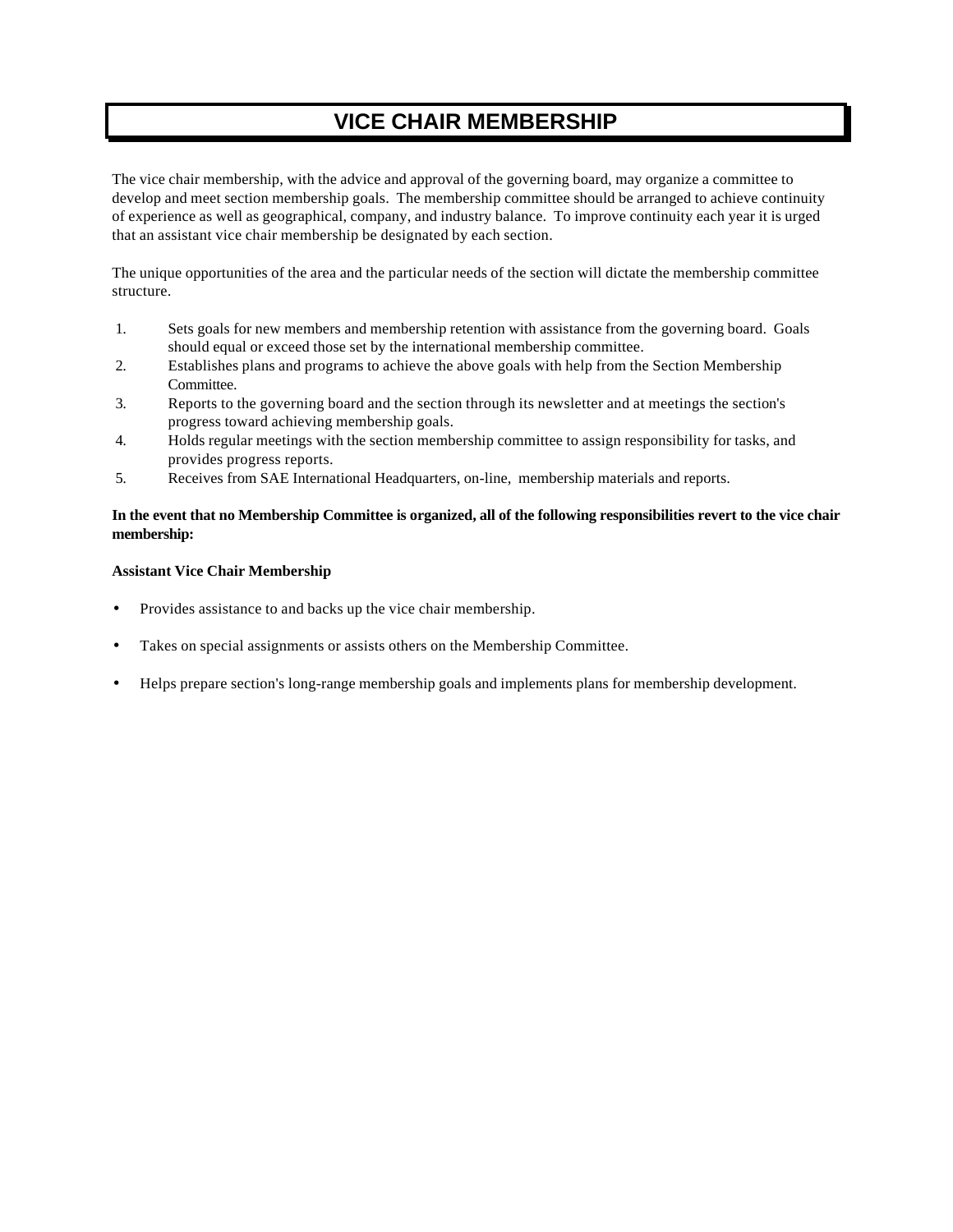#### **Membership Development Coordinator**

- Maintains section supply of membership applications and literature.
- Works with the reception committee to display membership materials and distributes them to guests at section meetings.
- Helps to develop and carry out new member development programs within the section.
- Recognizes and distributes membership pins to new members at section meetings.
- Recognizes outstanding efforts in the area of new applicant sponsorship.

#### **Membership Retention Coordinator**

• Helps to develop, organize and carry out, membership retention programs such as telephone campaigns to unpaid members, personal follow-up in cooperation with company representatives, membership renewal reminders in the sections newsletter, and reminder letters to delinquent members.

#### **Company Representative Chair**

- Coordinates the activities of the company representatives who are SAE's local spokespersons at each company within the section's boundaries.
- Makes sure all company representatives have membership materials and encourages them to invite potential members to section activities.
- Provides the company representatives with names of delinquent members to follow-up to maximize member retention.

#### **Vice Chair Activity (optional)**

- Pinpoints special interests or needs of a group within the section's membership.
- Organizes special activities such as tours, noon hour meetings, etc. to meet the special needs of a group(s).

#### **Committee Assistance**

Committee assistance is available from SAE International Headquarters in several forms: literature, applications, reports, and statistics, as well as promotion and retention ideas. Requests for assistance should be directed to SAE' Membership. The Sections Board representatives are also available to plan and develop ideas for membership promotion and retention. Requests for help can be made direct or through the section chair or by a member of the membership committee.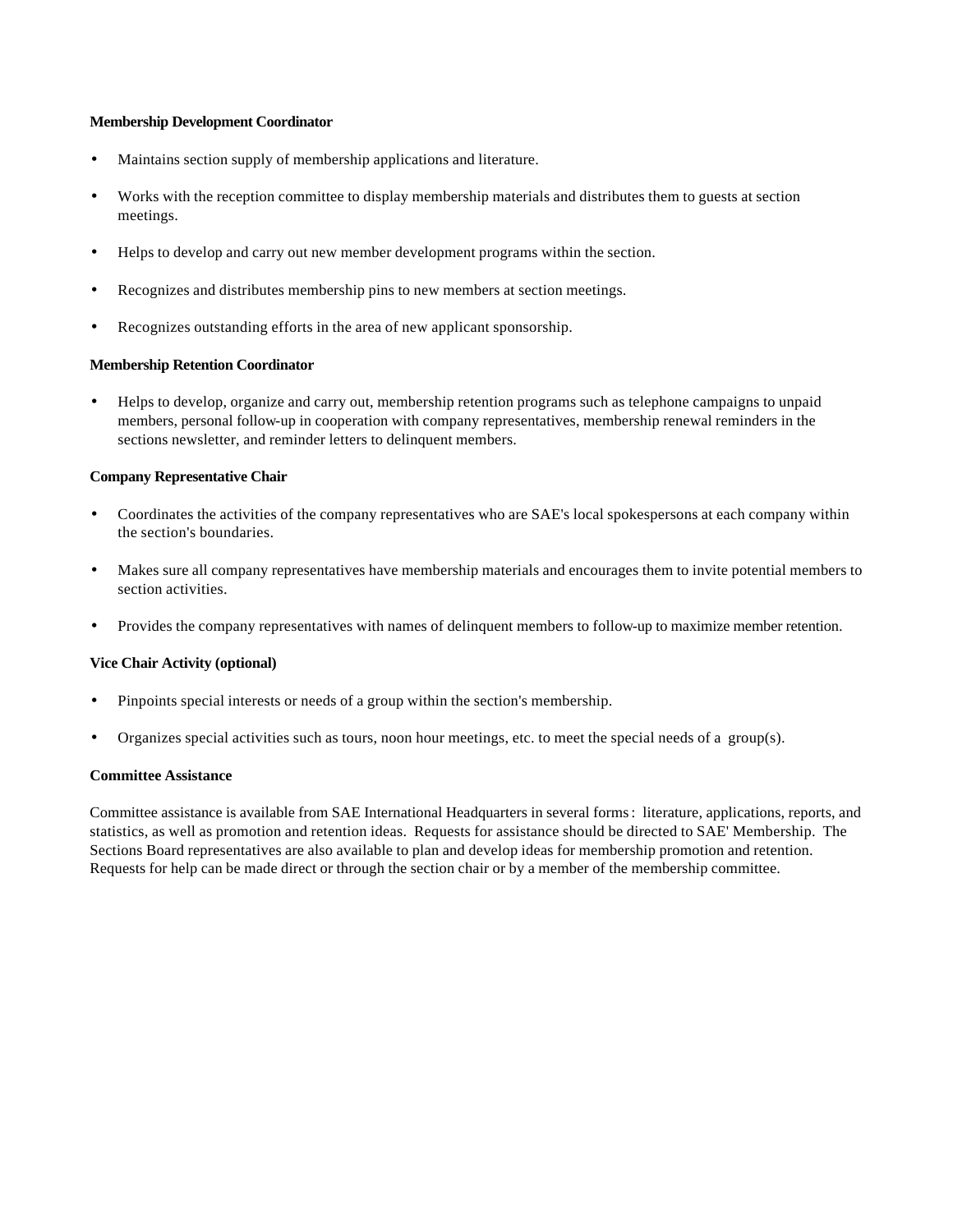# **VICE CHAIR STUDENT ACTIVITIES**

SAE relies heavily upon its sections to take leadership in stimulating SAE student membership and student chapter activities. The key people in this program are the vice chairs - student activities of the individual sections. Guided by the Section/Student Activities Committee of the Sections Board, it is their responsibility to work closely with student chapter officers and faculty advisors at schools where student chapters have been established, and to work with faculty members at schools that have no organized SAE student activity.

Student members are important assets of SAE. A substantial number continue their affiliation with SAE after graduation. To encourage their membership, special dues rates are available.

On various engineering campuses, SAE student members have established student chapters with the sanction of the school administration and the SAE Board of Directors.

A vice chair of student activities (VCSA) is elected by the section members and becomes a member of the section governing board. To assist the VCSA with the job of strengthening section-student chapter relations, a VCSA handbook is available from SAE Headquarters.

Early in the year, the VCSA activities should establish a committee, including at least one individual (possibly an alumnus) to maintain liaison with each engineering school in the area. This is an excellent opportunity to keep recently retired members involved in section activities.

This committee should be organized and functioning before the beginning of the school year so that an early start can be made with the schools. This committee should:

- 1. Developing cooperative programs between the section and student chapters within or near section boundaries.
- 2. Orienting new student chapter officers as they are elected.
- 3. Establishing a close working relationship with student chapter faculty advisors.
- 4. Cooperating with student chapter(s) in formulating the program for the year and securing speakers. This is usually done in September.
- 5. Encouraging student chapter(s) to set up approved special events that will build student enthusiasm for SAE and enhance SAE's stature at engineering schools.
- 6. Contacting Deans of Engineering at engineering schools where there is no SAE student activity to offer cooperation in securing speakers on automotive subjects, arranging plant tours, etc. These deans should be added to the section mailing list to make them aware of your activities.
- 7. Making sure student chapter(s), faculty advisor(s) and student chair(s) are invited to at least one governing board meeting, and are placed at the main table of at least one section meeting.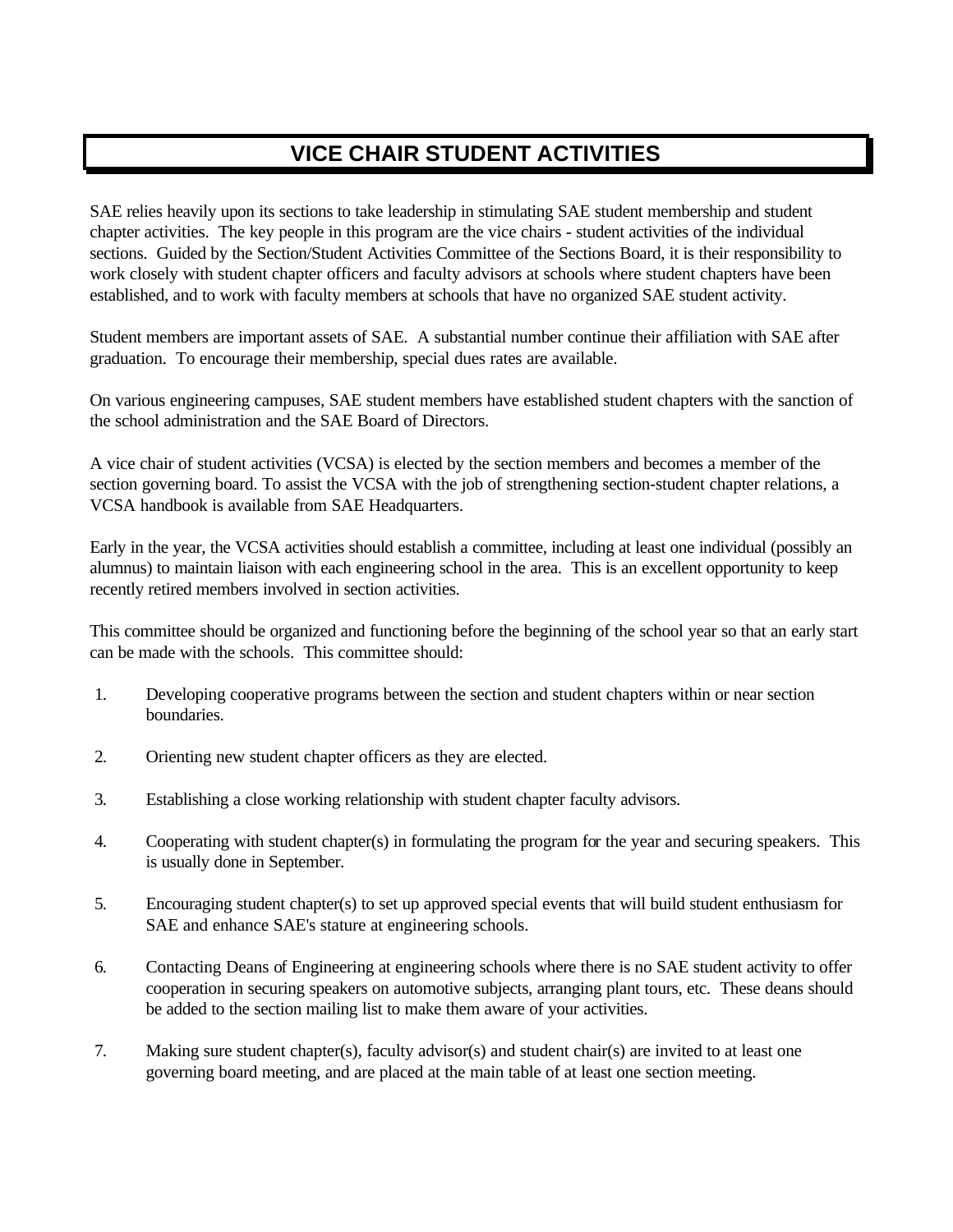- 8. Keeping governing board and section membership informed of student chapter(s) activities.
- 9. Cooperating with section vice chair membership and faculty advisor(s) to make certain that each graduating SAE student member recognizes the benefit of continuing membership following graduation, and is encouraged to take advantage of transfer to regular membership.
- 10. Keeping the SAE International Sections Board Section/Student Activities Committee informed of local student activities (address c/o SAE International Headquarters) and call upon this member advisory committee for assistance or to suggest improvement opportunities.
- 11. Reporting to the section governing board on accomplishments during the year and making recommendations for future improvements.

SAE International Headquarters will supply, upon request, each section vice chair-student activities with:

- 1. A list of schools within the section's boundaries from which SAE accepts applications for student membership.
- 2. A list of SAE Student Chapters and faculty advisors within the section's boundaries.
- 3. Names of other schools where interest in SAE activity has been expressed and name of the faculty contact.
- 4. Copies of the following materials:

 Applications for SAE Student Membership Student Promotional Brochures Resume Database Materials Manuals on Student Branch Operations

- 5. Semi-annual report of student enrollment figures.
- 6. SAE Student Newsletter, a quarterly publication during the school year, that contains information on what the student chapters are doing.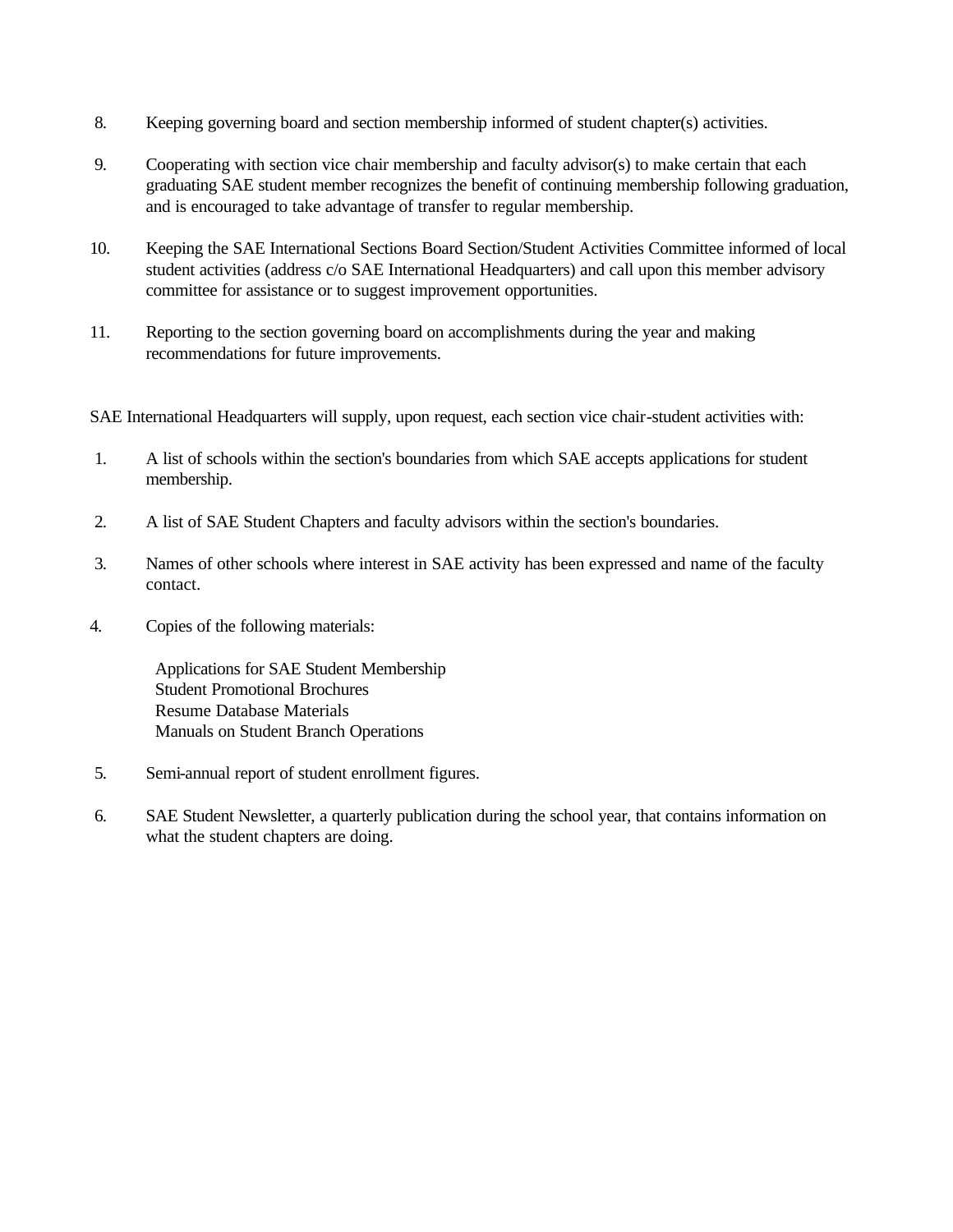# **VICE CHAIR MATH & SCIENCE, K-12**

The responsibility of the vice chair math & science, is to encourage, promote and support increased enrollment of young people of all races and sex in educational programs that can lead to accredited degrees in engineering. The target groups are grade levels K-12 in public or private school systems.

The vice chair math & science, should form a committee to assist in establishing procedures and performing the duties of the office. See Management Guideline Series #15, *VISION 2000: A Guide to Implement A World in Motion*. To increase the number and quality of engineering graduates and broaden the appeal of the engineering profession, the vice chair math & science, should:

- 1. Establish communication with local elementary and secondary school educators. Meet with school officials who are responsible for the math and science curriculum. Determine their needs and provide all educators and counselors with information and programs that may ultimately stimulate student interest in engineering and technical professions. This includes the delivery and support of SAE such as *A World in Motion, Junior Solar Sprint*, and MATHCOUNTS at the local school level.
- 2. Coordinate the development and SAE member involvement in local programs for grades K-12 through the utilization of a committee, section members, and students from the local SAE chapters. The purpose of these programs is to stimulate interest in engineering and demonstrate what is involved in becoming an engineer. These programs may take such forms as assemblies, engineering science fairs, demonstration of vehicles, and SAE student member design competition projects.
- 3. Coordinate section involvement in local activities and/or develop programs to be specifically implemented in elementary and secondary schools during National Engineers Week.
- 4. Serve as the section contact and coordinator for SAE administered scholarship programs and inform local schools of the availability of these programs. Encourage school administrators and educators to increase the visibility of the rewards for pursuing engineering as a career.
- 5. Report to the section governing board periodically and at the end of the section year on the section's math and science education activities and results, as well as future program plans. Through the governing board, keep the Sections Board advised of current activities and consult with the Sections Board when necessary.
- 6. Provide input regarding math and science education activities for the section Year-End Summary Report.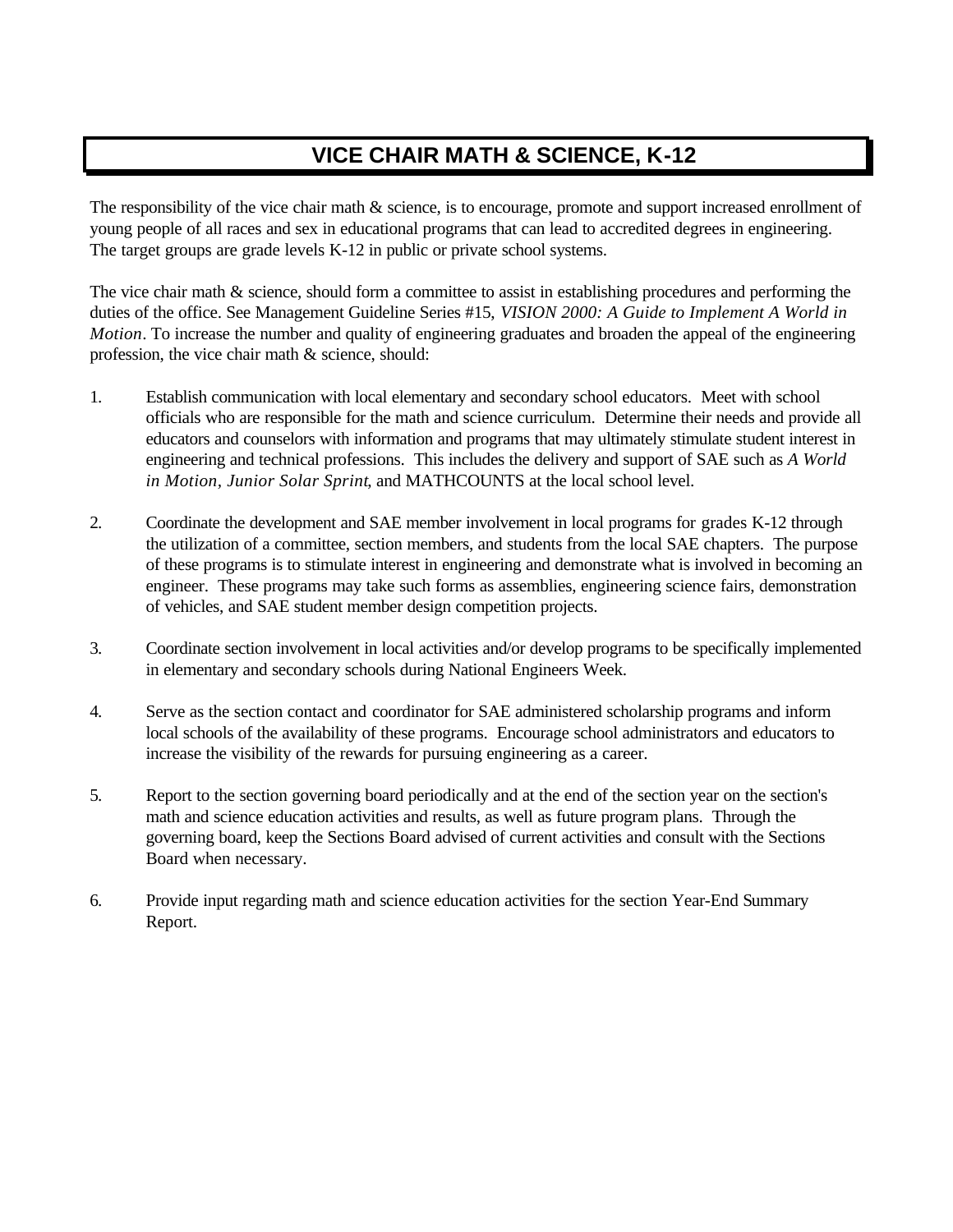# **VICE CHAIR DIVISION ACTIVITY**

The vice chair division activity is elected by the division or section membership and serves on the section governing board. The vice chair division activity, often called the division chair:

- 1. Acts in the capacity of presiding officer at all division board meetings.
- 2. Schedules division board meetings for the year.
- 3. Prepares and circulates the agenda for the division board meetings.
- 4. Appoints, with the advice and approval of other division officers, such committee chairs as are required to carry on the activities of the division.
- 5. Works closely with committee chairs and makes certain that all committees are carrying out their assignments. Is an ex-officio member of each committee and is ultimately responsible for the completion of all committee business.
- 6. Removes any inactive committee chairs and appoints a successor with the consent of the division board.
- 7. Handles all items received from the section promptly and passes information and requests to the appropriate division board members for compliance and action.
- 8. Presides at all division meetings and conducts the business sessions. May turn the meeting over to another member to conduct the technical session.
- 9. Acts in the capacity of official host of the division and makes certain that speakers and other guests are contacted upon their arrival and provided with transportation. Should assure that speakers are properly thanked, verbally and by letter.
- 10. Sees that arrangements are made and applicants and new members feel welcome within the division.
- 11. Keeps section governing board acquainted with division plans and contributes to section planning effort.
- 12. Makes certain that division meeting dates do not conflict with section meetings.
- 13. Sees that an annual budget is submitted to the section's governing board and that periodic financial performance reports are made.
- 14. Works with the section secretary to develop and maintain an up-to-date list of the division membership.
- 15. At the close of each year an annual report of the year's activities and makes recommendations to the section's governing board and incoming division chair.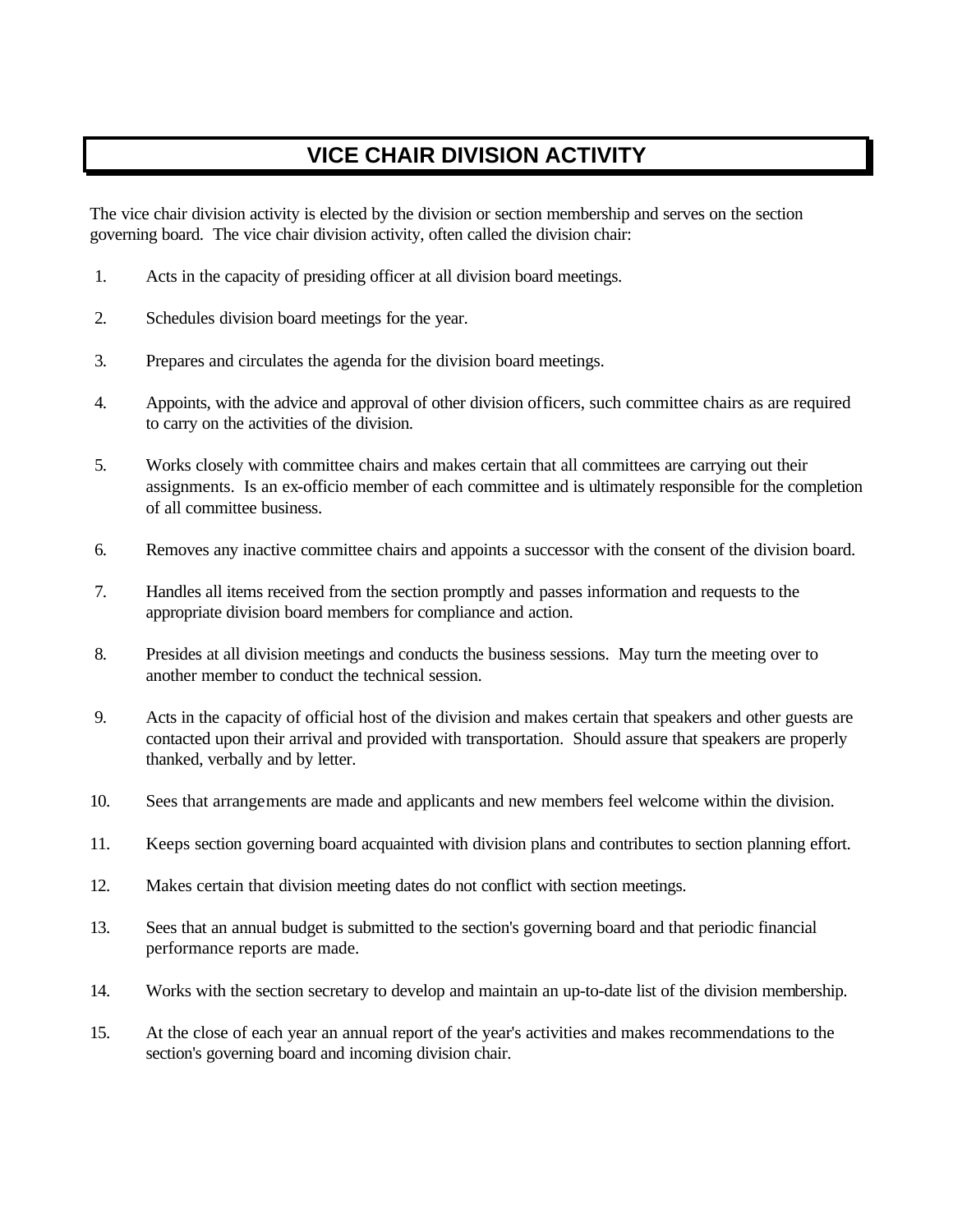# **SECTION DELEGATE AND ALTERNATES TO SAE'S ANNUAL NOMINATING COMMITTEE**

The section delegate is the section's representative on SAE's Annual Nominating Committee. This committee is charged with the responsibility of nominating candidates for the international offices of president, treasurer, assistant treasurer, and four directors.

The section delegate and the two alternates are elected by the section members, and must be voting members of SAE: Honorary, Fellow, or Member grade. First and second alternates serve in the same capacity as the delegate in the event that the elected delegate or first alternate, respectively, is unable to fulfill the responsibilities. Each section can have two representatives in attendance at the annual nominating committee meeting. One representative is permitted to vote while the second representative will be a non-voting and silent observer with the intent to train that alternate in the nominating committee procedures.

The section delegate, during the Annual Nominating Committee Meeting, is individually responsible for evaluating and selecting the best qualified candidates for nomination to the offices of president, treasurer, assistant treasurer and four directors. Although the delegate's actions and decisions within the annual committee process are independently determined, assistance in arriving at those decisions should be sought prior to the Annual Nominating Committee meeting.

- 1. Attend section and governing board meetings and participate to the maximum to keep abreast of section activities.
- 2. Continually seek potential candidates for international office and bring them to the attention of the governing board.
- 3. Obtain recommendations from the governing board as to the section's preferred candidates for international offices.
- 4. Complete and submit (70 copies) of the "Nomination Form for Elective Office" Part 1 and 2.
- 5. Represent the section at SAE's Annual Nominating Committee.

#### *SAE ANNUAL NOMINATING COMMITTEE MEETING GUIDELINES FOR THE DELEGATES*

The goal of the Annual Nominating Committee process is to find the best possible candidates for the elective international offices of SAE.

- 1. Read thoroughly the material sent you regarding the Annual Nominating Committee.
- 2. Wear your SAE member badge at all times. A name badge will be provided a the meeting registration site.
- 3. Detach yourself completely from any business or social matters during the hours of 8:00a.m. and 5:00p.m. on the day of the Nominating Committee meeting.
- 4. Bring to the meeting the following reference materials:
	- a.) 70 copies of your nominating proposal if not submitted previously to SAE International headquarters;
	- b.) the material sent to you by SAE International Headquarters
	- c.) supplemental notes and reference materials.
- 5. Get acquainted with as many other delegates as possible during the breakfast period. A friendly acquaintance can be counted on for a supportive attitude during the nominating procedure.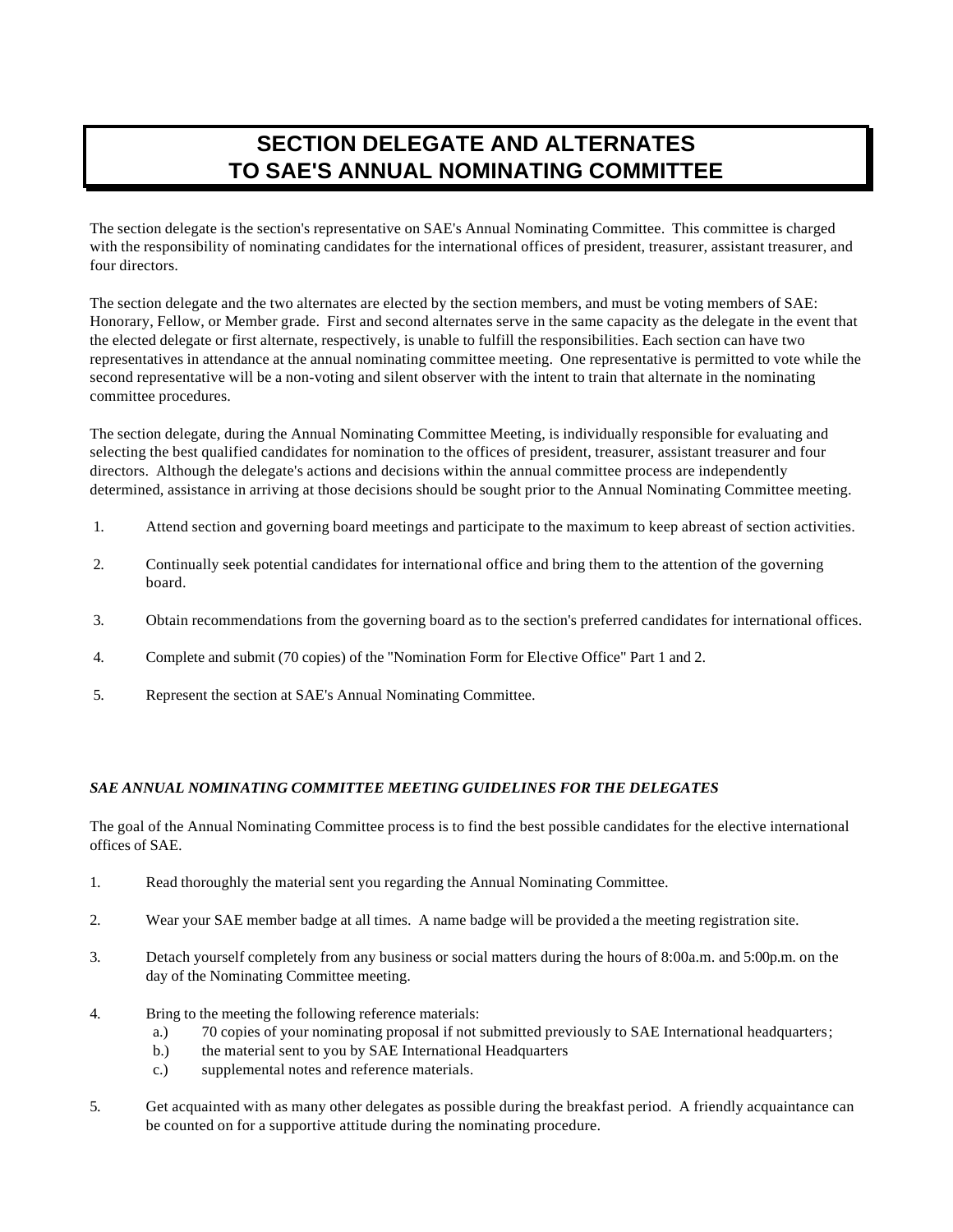- 6. To keep your involvement at a peak, volunteer for any assignments for special duty during the meeting. These might be entering the nominations on the board; preparing, collecting and counting ballots; or serving as the sergeant at arms.
- 7. Be sure you understand the instructions given by the acting chair regarding the procedures of balloting. This knowledge will help you participate constructively.
- 8. It is a committee rule that if an attendee is nominated, that delegate must leave the room until the balloting is completed. Do not dismiss a delegate from the room before the individual is given the chance to contribute nominating proposals.
- 9. When presenting a name for nomination, use the nominating form provided by SAE International Headquarters. It is recommended that nominations be sent to Headquarters in advance. However, if not sent, bring 70 copies of the nomination form to the meeting.
- 10. After your candidate has been listed on the board, seek comments concerning qualifications from other delegates who may know your candidate personally.
- 11. Nominations are always open until the final ballot so that every qualified member can be fully considered.
- 12. When evaluating candidates, it is wise to discuss openly qualifications and characteristics that are not listed in your written nominating proposal. Such items should cover: (a) health; (b) the nominees' general availability considering personal finances and time away from work;  $\sqrt{\sigma}$  knowledge of the inner workings of SAE through membership on various committees; (d) nominee's prestige in given field of endeavor, whether it is industry, academia, government, or military; and (e) reputation for getting a job done well and on time.
- 13. During the nominating process, alternates will be selected in case the first choice nominee cannot accept. To avoid reconvening the committee at a later date, telephone contact is made with the first choice nominee and, if necessary, with the alternates before the committee meeting is adjourned. These telephone calls may have a strong indication whether the individual can accept.
- 14. You are required to make a commitment to attend the Annual Nominating Committee meeting, and for qualification and security reasons, you cannot treat this commitment lightly. If, at the last minute, an emergency arises involving health or personal matters, contact your section chair, who must then arrange for your first or second alternate to attend the meeting for you. Do not ask an associate to represent you at the meeting. Only a duly elected delegate or alternate may serve in this capacity.
- 15. If you have any questions or require any additional information, contact SAE International Headquarters. You may call the office of SAE's Executive Vice President & Secretary at (724)-772-7195.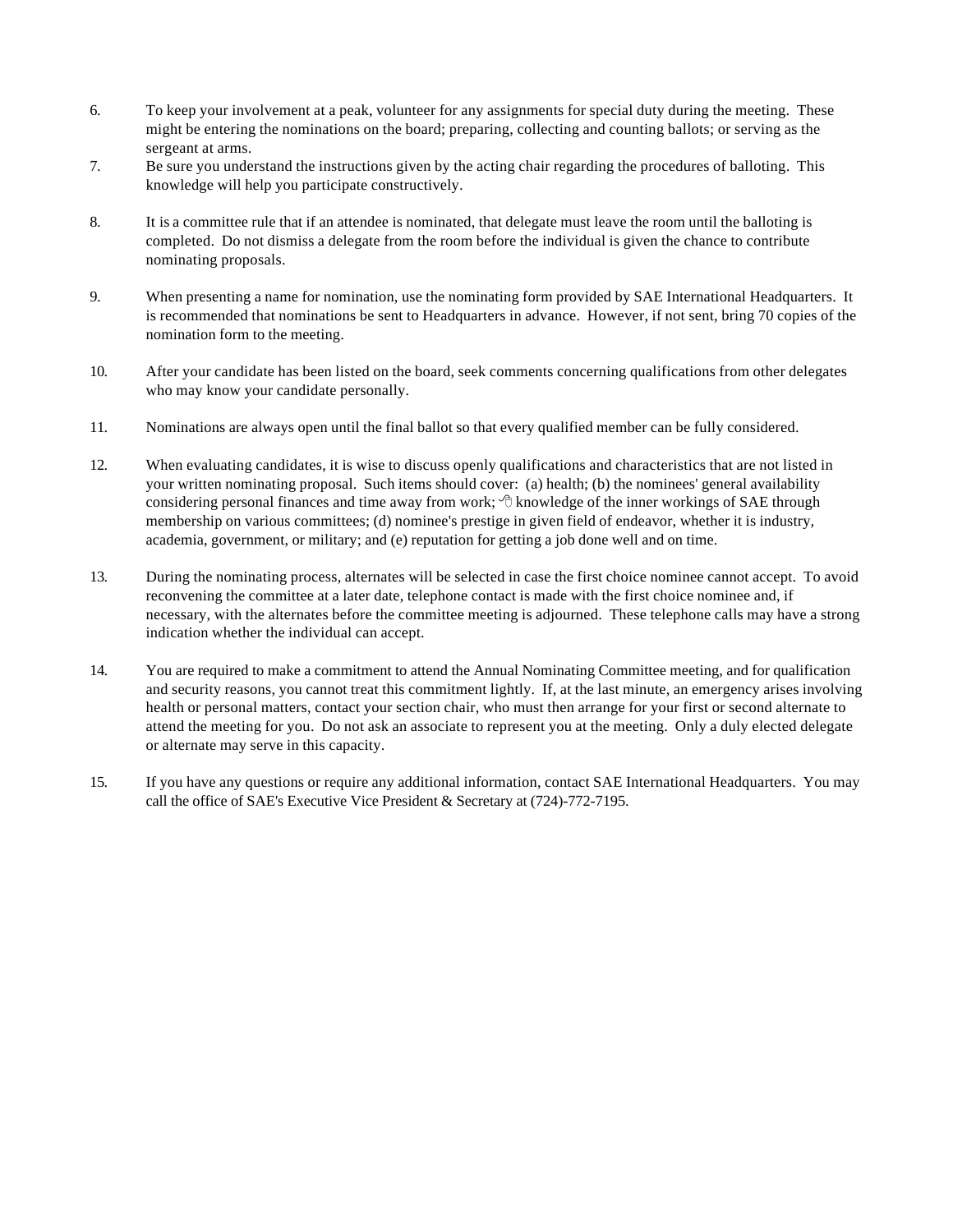The past chair, as a member of the governing board, works with other members of the board, gives them the benefit of past experience, and helps maintain continuity from one administration to the next. The past chair usually takes on special projects such as developing the section's long range plan, recruiting top management support, or leading the section's *A World In Motion* program.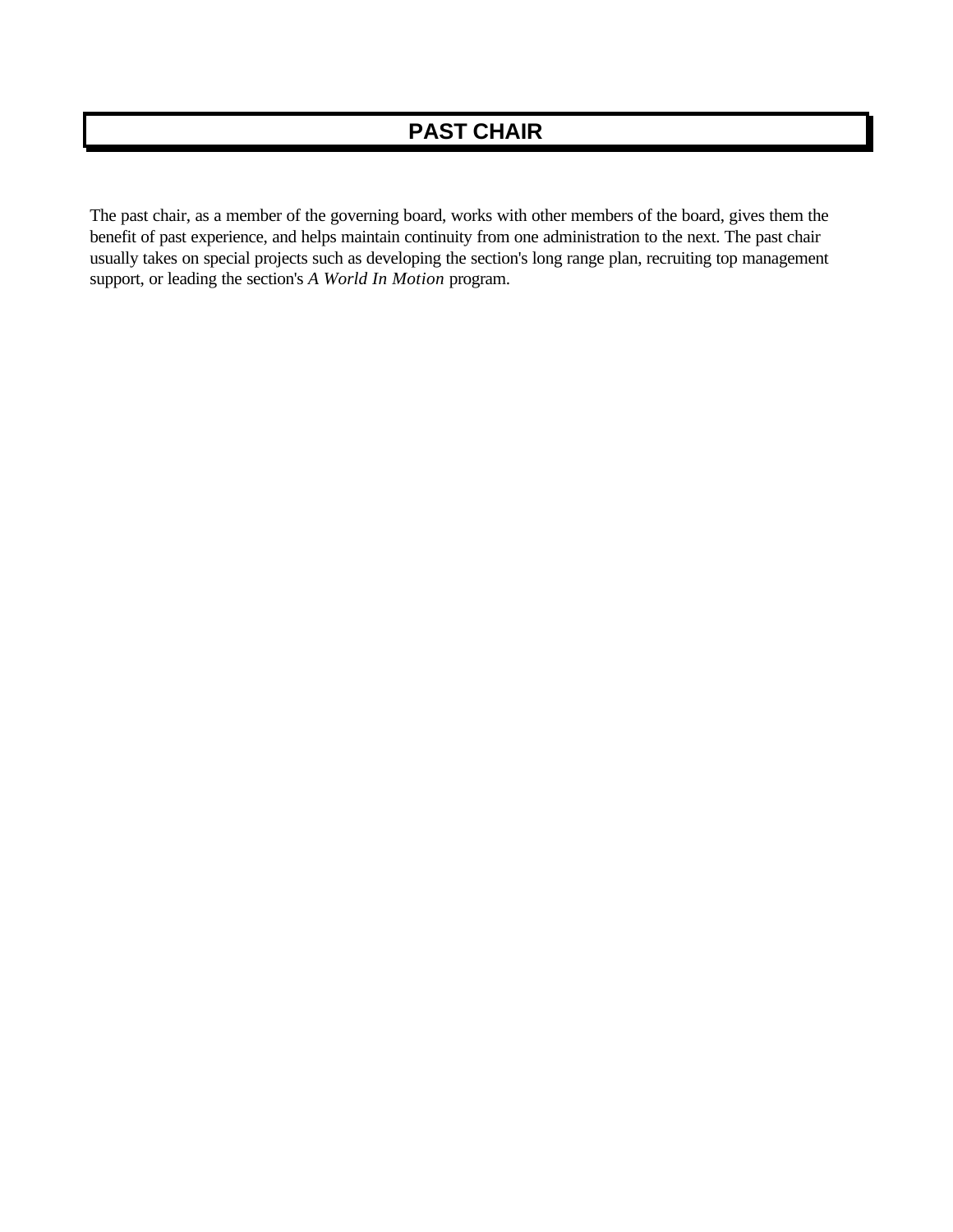# **VICE CHAIR ACTIVITY**

The vice chair activity represents a technical field of activity with a sufficiently large number of members such as passenger car, fuels & lubricants, or aerospace. In some sections, an assistant to each vice chair activity is appointed by the chair with the approval of the governing board as a means of promoting additional experience and to represent the activity in the absence of the vice chair activity. The vice chair activity:

- 1. Represents the activity interest in the section in development of meetings and membership goals.
- 2. Recommends to the governing board subjects and speakers for programs in activity area and, as a member of the meetings committee, has primary responsibility for the success of these programs.
- 3. Contacts the speakers and obtains their consent to appear and speak on the subject selected upon approval of the meetings program by the governing board.
- 4. Preferably two months in advance of the meeting, obtains the exact title of the speaker's talk, four copies of the paper if available, the speaker's biographical data, and glossy photographs. Determines the date and time of the speaker's arrival, need for travel/hotel reservations, and the type of audio-visual equipment needed. Conveys this information to the secretary, the publicity chair, and the arrangements chair.
- 5. If requested, meets the speaker on arrival and arranges for escort service.
- 6. Takes over and conducts the technical portion of the section meeting at the appropriate time.
- 7. Writes a letter of appreciation to the speaker and others who have effectively participated in the program. Provides copies of all correspondence to the section chair, secretary, and meetings chair.
- 8. Extends invitations to friends or business acquaintances of the speaker to attend the meeting.
- 9. Facilitates the question and answer period at the close of the technical session.
- 10. Makes the speaker feel welcome during the visit, and sees that the speaker meets other officers of the section and other members.
- 11. Considers movies, videos, or slide presentations produced by industrial companies and by the government as additions to meetings, particularly if the presentation covers a related subject.
- 12. Obtains and reviews copies of reports such as the Section Information Summary Report and the SAE Speakers list to gather ideas for meeting topics related to the activity area. Meeting notices from other sections appearing in SAE UPdate is another source.
- 13. Reports to the governing board on the activity accomplishments during the section year and makes recommendations for future improvement.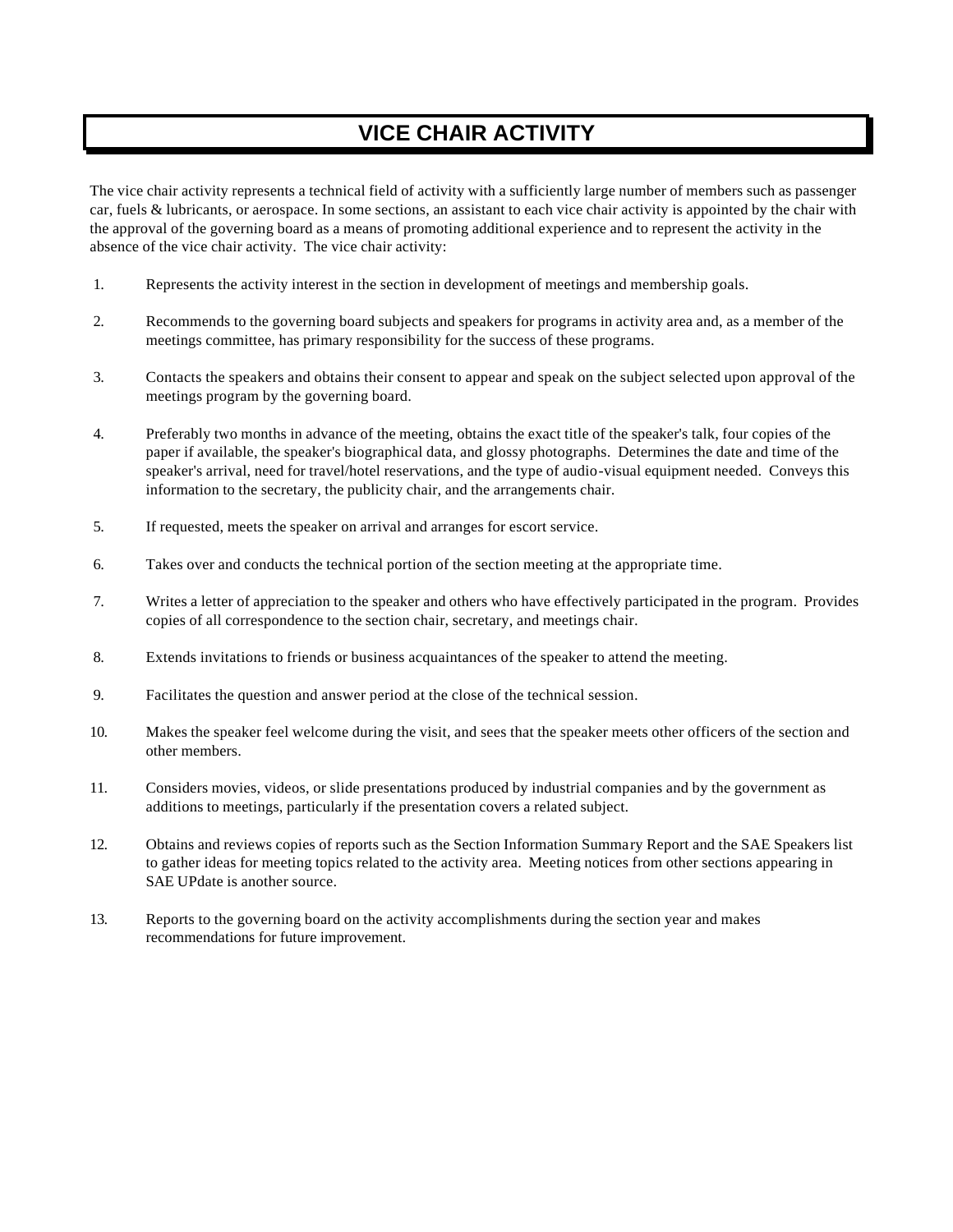# **INVOLVEMENT CHAIR**

The involvement chair is an appointed office and is responsible for developing and implementing a program to involve as many of the section members as possible in section and/or international activities. The involvement chair may form a committee to assist in establishing procedures and performing the duties of the office. This committee will function as a clearing house for those members wanting to become involved and for those looking for assistance. The committee should also try to motivate more involvement by the members.

In carrying out these functions, the involvement chair and the committee should:

- 1. Be aware of all SAE activities, including those of the section and those on the international level.
- 2. Survey the section membership to determine who has an interest in becoming involved locally and internationally.
- 3. Periodically invite members to become involved.
- 4. Work with the section secretary to obtain new member/applicants' names from SAE International Headquarters. Contact them immediately and ask them to get involved.
- 5. Give the names of section members who want to be involved to the governing board and committee chair and follow up on these requests to assure that the members' services are actually utilized.
- 6. Recommend new ideas for activities that would involve additional members.
- 7. Suggest that individuals responsible for short-term activities, as well as the section chair, come to the involvement chair when individuals are needed for section activities.
- 8. Propose to the governing board that no single individual hold more than one position within the section and that no individual hold a committee chair more than one year.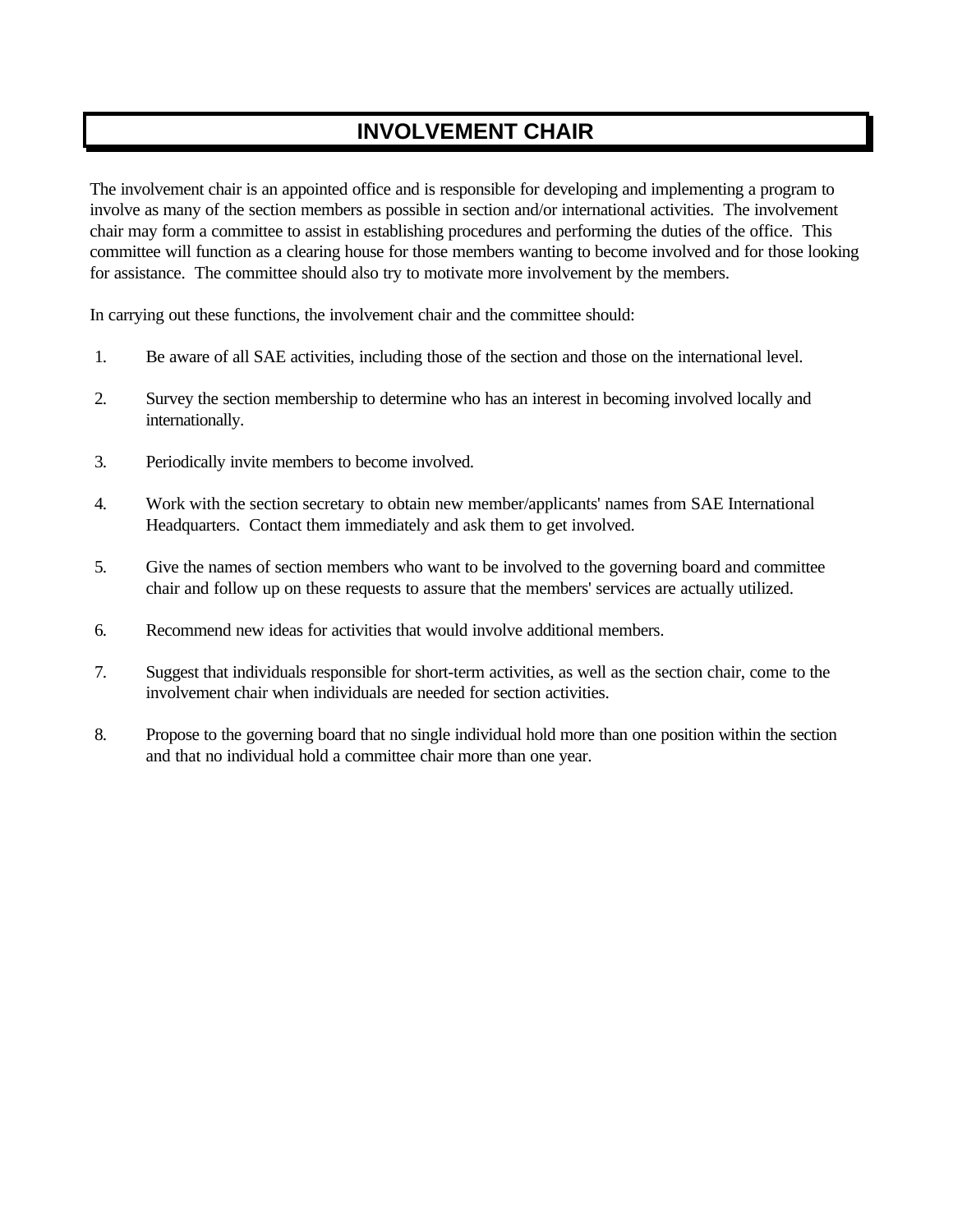# **MEETINGS/PROGRAM CHAIR**

As a member of the section governing board, the meetings/program chair organizes a committee, with the counsel and approval of the governing board, to develop a meetings strategy and accomplish responsibilities for the year. Each activity vice chair should serve on this committee.

Immediately after appointment, the chair and committee meet to survey technical interests of the members and to agree on topics and speakers for each meeting. These recommendations are presented to the governing board. The Management Guideline Series #2, *Section Meeting Planning Guide* will be helpful in planning and implementing meetings.

After approval of the program, the vice chair activity, or meetings/program committee members, issue invitations to the speakers. It's advisable to obtain commitments from selected speakers well in advance of the speaking date. Ideally, meetings for the entire year should be planned by mid-September. A retiring section governing board is authorized to make preliminary arrangements for the first two or three meetings of the succeeding meeting year, with such arrangements subject to approval by the new governing board.

The Meetings/Program Committee:

- 1. Meets to establish the program for the coming year for submission to the governing board. For a well-rounded program, the committee should consider coffee speakers, noon hour luncheons, tours, and social activities. Contact Section Relations at SAE International Headquarters for copies of the Technical Meeting Planning Guide.
- 2. Acts in an advisory and coordinating capacity with the vice chair activity throughout the year and checks to ensure that satisfactory progress is being made on meeting plans.
- 3. Provides a substitute program in the event of a cancellation. It is recommended that a stand-by speaker be available for each meeting.
- 4. Encourages the membership to submit recommendations on papers and topics for meetings.

The chair reports at governing board meetings on committee accomplishments during the year and makes recommendations for future improvements.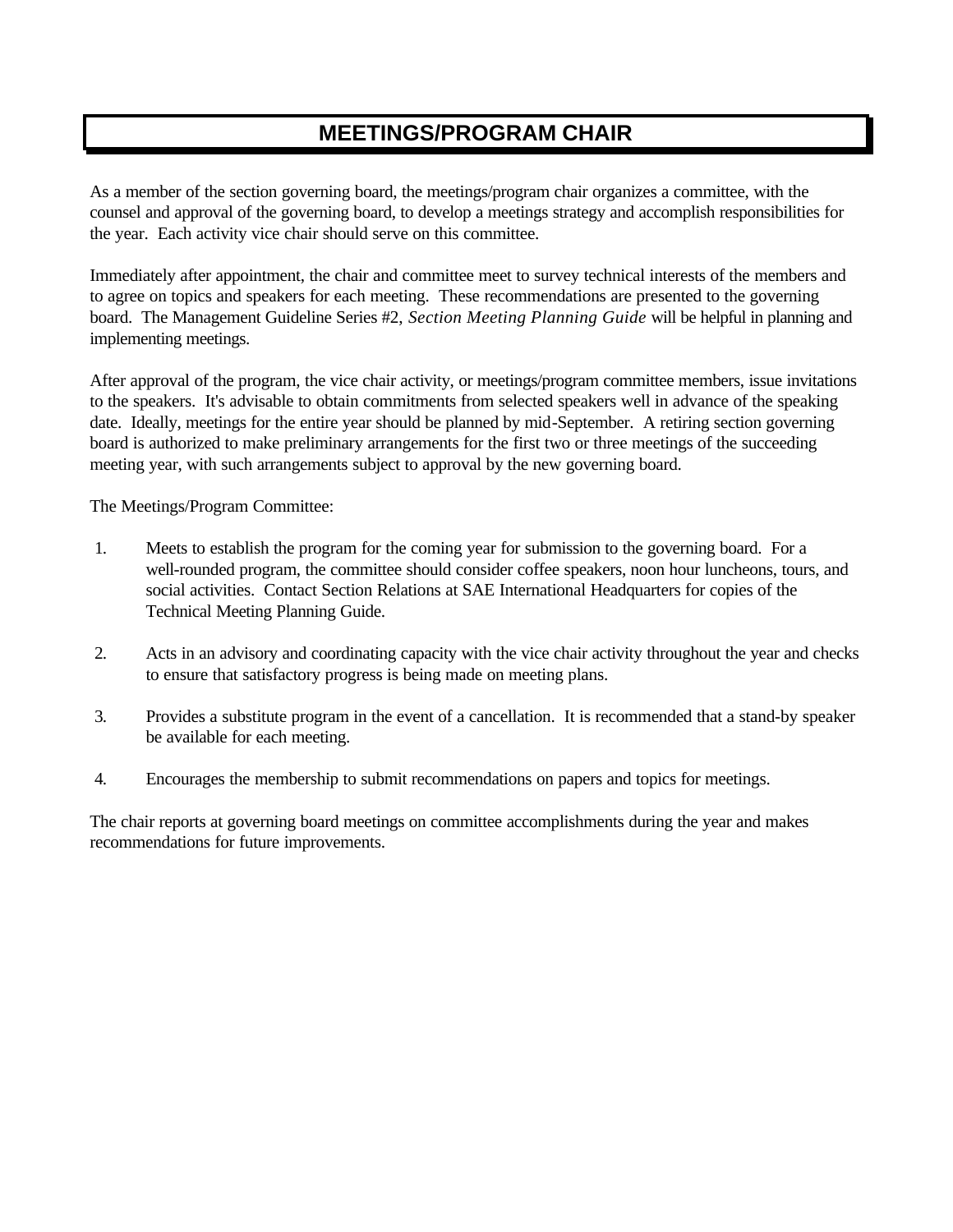# **ARRANGEMENTS CHAIR**

To meet the expectations of the position, the arrangements chair should organize a committee, with the counsel and approval of the governing board, to accomplish the arrangement responsibilities for the year. The arrangements chair and committee:

- 1. Arrange for a suitable meeting place with the approval of the governing board giving due consideration to convenience of location, parking facilities, seating capacity, and food and refreshment service.
- 2. Plan meeting room setup for each meeting making certain that all necessary items requested by the speaker are available. This would include audio-visual equipment, podium, flip chart and water for the speaker.
- 3. Arrange for an experienced individual to be present to operate the equipment, checks the public address system prior to the beginning of the meeting and, when necessary, stations a member to control the lights.
- 4. Conduct checks prior to the meeting to test all equipment and to familiarize the speaker with the environment.
- 5. Review each meeting program prior to the meeting, streamlines it if necessary, and prepares a time schedule. With the cooperation of the activity vice chair and the secretary, establishes the guest list, issues the invitations, and determines who will sit at the speaker's table.
- 6. Prepare seating arrangements for speakers at the head table, if used, and place cards as appropriate.
- 7. Furnish attendance and dinner reservation data to the meeting place management in advance of the meeting to assure required accommodations.
- 8. Coordinate displays and decorations.
- 9. Display SAE banner and podium sign.
- 10. Arrange for suitable storage of section owned property.
- 11. Supervise clean-up if necessary.
- 12. Handle entertainment and music arrangements (if required) in the absence of an entertainment committee.
- 13. Submit a budget estimate to the governing board for the coming year.

The chair arranges the membership of the committee to encourage the continuity of experienced personnel. The chair also reports accomplishments to the governing board and makes recommendations for future improvements.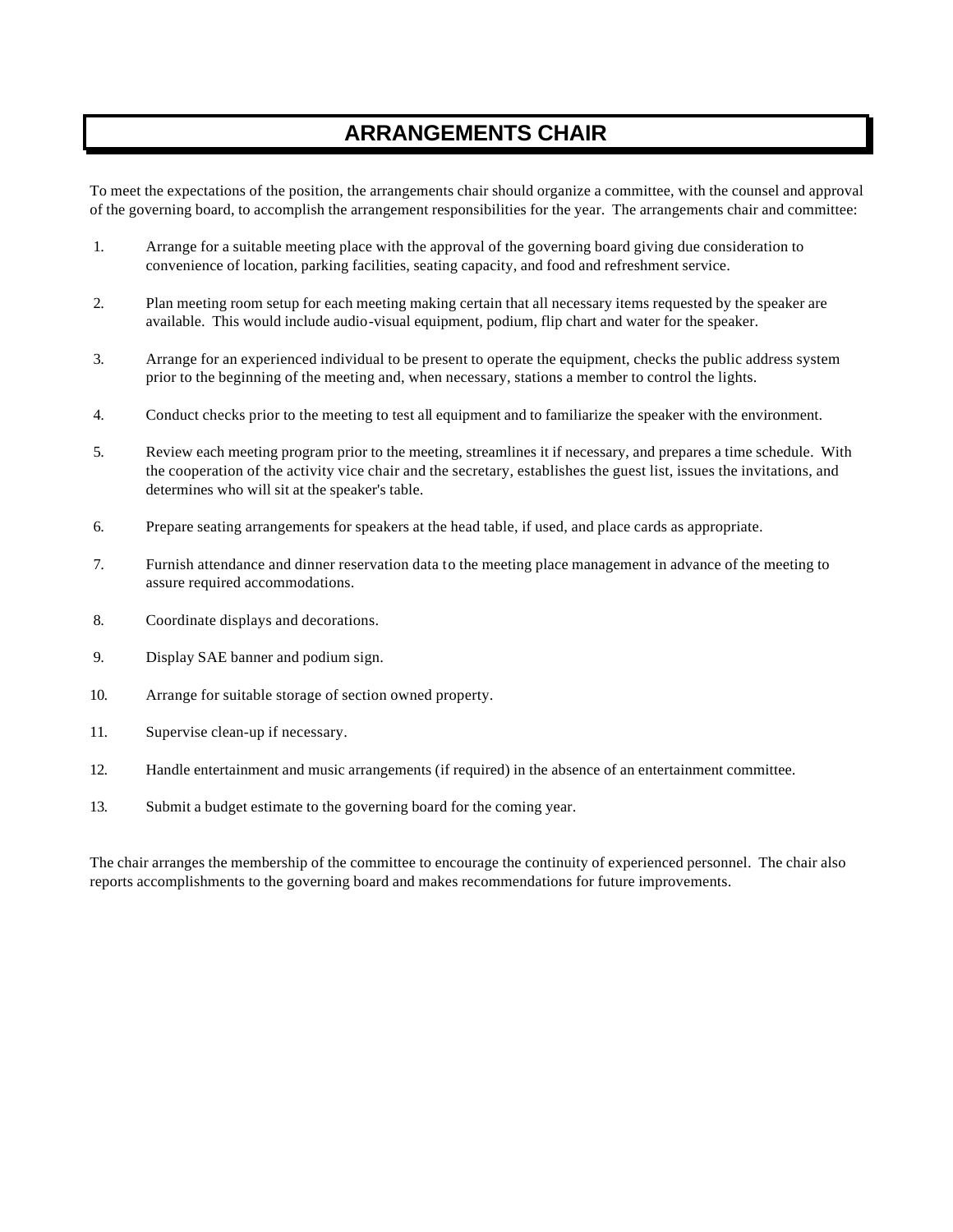# **RECEPTION CHAIR**

With the counsel and approval of the governing board, the reception chair establishes a committee to accomplish the reception requirements for the section's activities.

The reception committee plays a key role in the success of section meetings by:

- 1. Encouraging members to socialize with attendees.
- 2. Supplying the membership committee the names of guests to receive membership information.
- 3. Greeting new members, applicants, and guests and introducing them to section officers. If necessary, provides an escort for them during the dinner and the meeting.
- 4. Performing the duties of a receptionist at the main entrances to the building and meeting rooms.
- 5. Ensuring that change-of-address cards are readily available for change of address, section affiliation, etc.
- 6. Providing ushering service if needed.
- 7. Assisting in the distribution and collection of identification badges and arranging for their storage. When social hours are held, assisting in hosting this activity.
- 8. Assisting at special events such as plant tours and meetings held in special places.

The chair arranges the membership of the committee to ensure the continuity of experienced personnel. The chair also reports accomplishments to the governing board and makes recommendations for future improvements.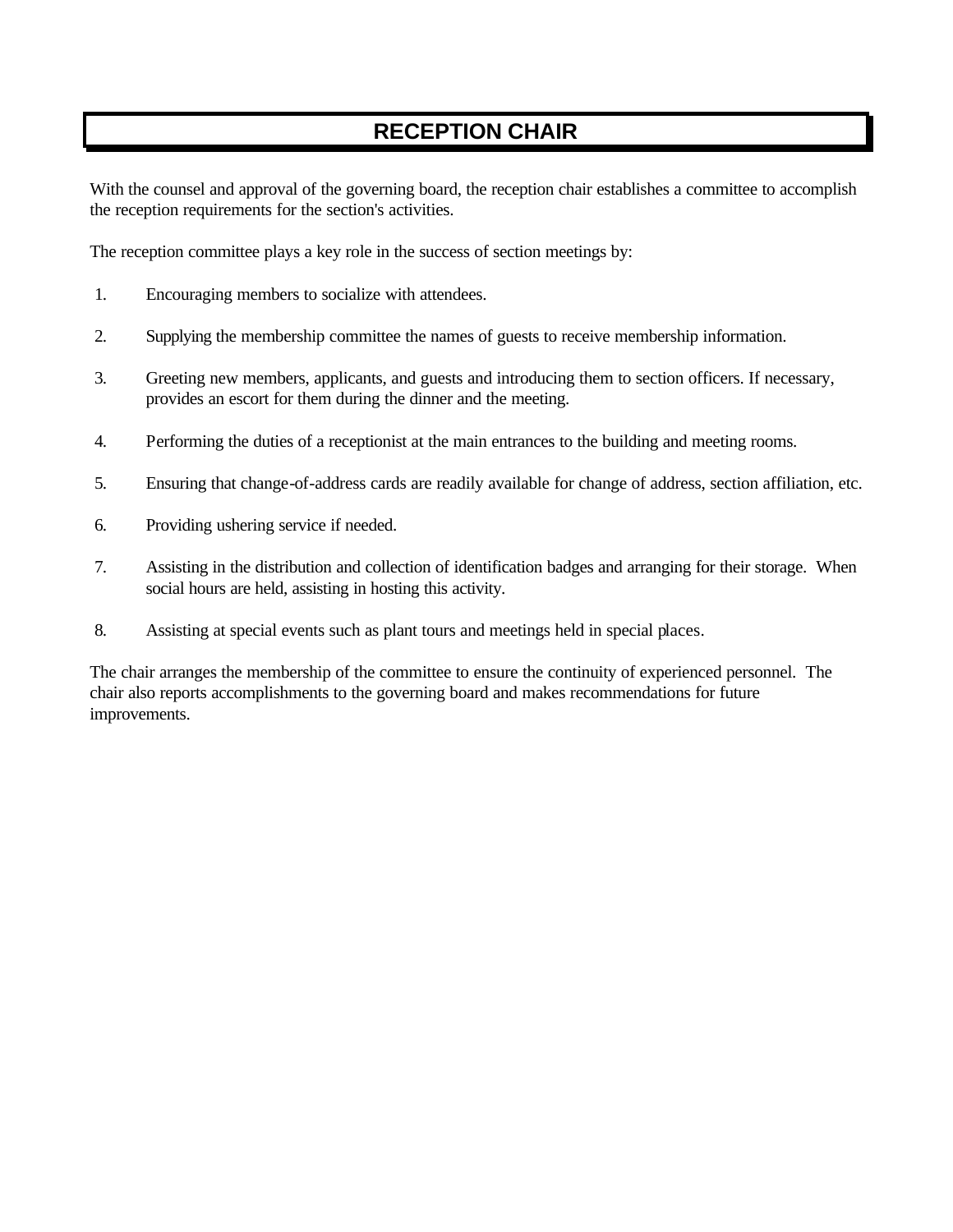## **ENTERTAINMENT CHAIR**

The entertainment chair, with the counsel and approval of the governing board, establishes a committee to accomplish the entertainment requirements for the coming year. These requirements include:

- 1. Arranging and conducting the social periods that precede or follow a meeting. In moderation, the serving of cocktails prior to meetings has been well received. The cost of these beverages will be borne by individual members, or by company sponsors. Section funds shall not be used to cover cost of alcoholic beverages.
- 2. Arranging the entertainment program on special occasions such as spouses' nights, social meetings, etc.
- 3. Issuing thank you notes in recognition of sponsors of social periods, coffee speakers, and others who have contributed time or effort to make the social portion of a meeting successful.
- 4. Submitting a budget estimate to the governing board for the coming year, bearing in mind that socialized entertainment such as social periods, spouses' nights, golf outings, etc., are to be self-supporting.

The chair arranges the membership of the committee to ensure the continuity of experienced personnel. The chair also reports accomplishments to the governing board and makes recommendations for future improvements.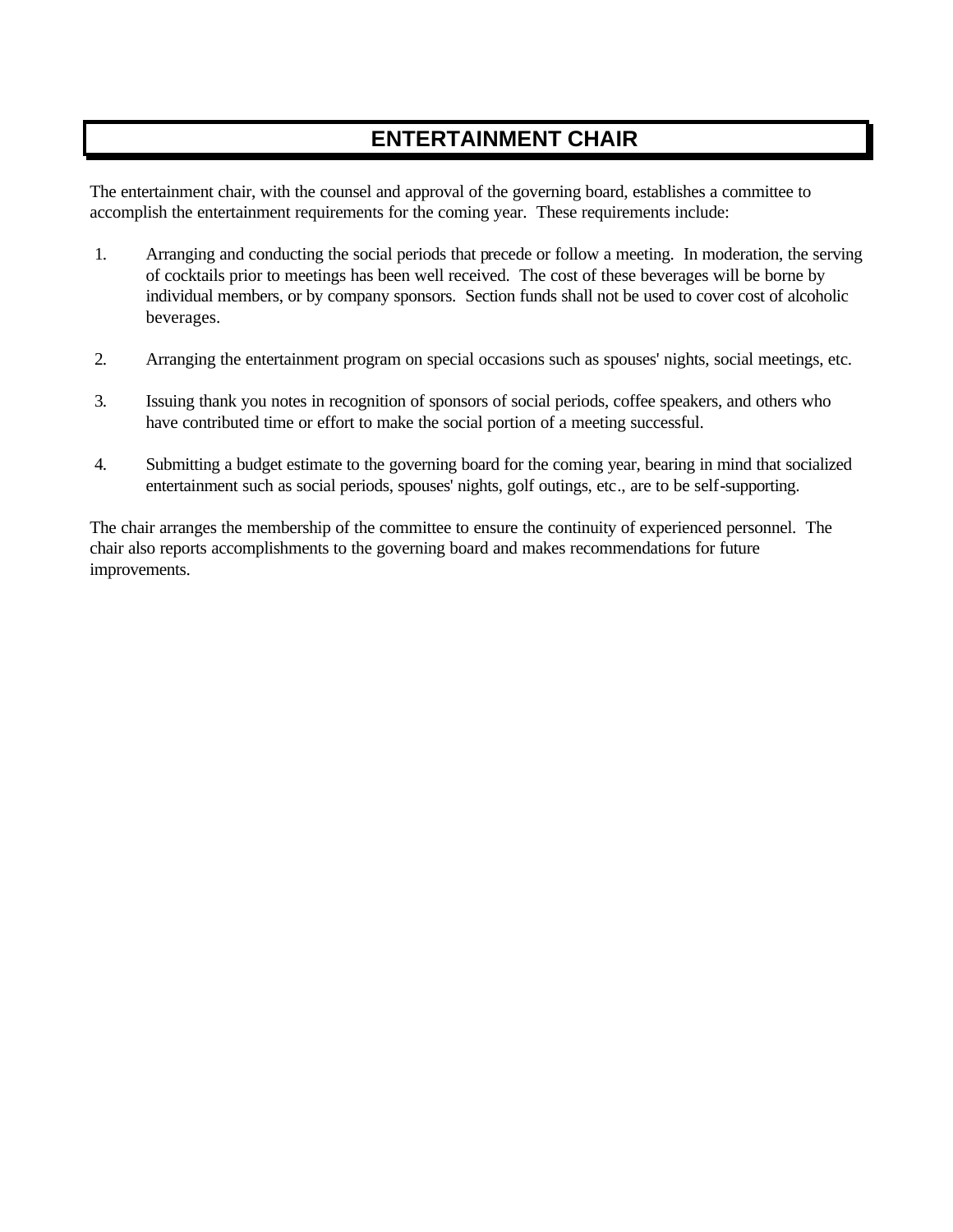## **PUBLIC AFFAIRS CHAIR**

The function of a section's public affairs chair is to project a positive image of SAE to the local community by promoting local section meetings and activities and organizing programs to serve the engineering needs of the public-at-large.

The image SAE strives to project is that of a learned society whose attitudes are reasonableness, objectivity, and impartiality. Its image should be that of a society of practical-minded engineers who adhere to the principles of the scientific method.

Duties and responsibilities of the public affairs chair are to:

- 1. Identify areas that require more effective communications and develop and implement activities in each of these areas. Principal audiences requiring special attention are:
	-
	-
	- Students Armed forces
	- Industry leaders  **News media**
	- Public-at-large
	- Members University faculty and administrators
	- Potential members Government (federal, provincial, municipal)
		-
		-
- 2. Emphasize that all public affairs programs are the responsibility of every member of a section's governing board.
- 3. Be knowledgeable of the broad activities and interests of SAE as a whole, and communicate this knowledge effectively at the section level.
- 4. Be well informed on the section's vital statistics and activities such as membership (number and type), governing board officers, programs planned, location of meetings, student activities, etc.
- 5. Organize public affairs programs to serve the public-at-large by educating them on the various aspects of current issues or problems of engineering relevance.
- 6. Be alert to new developments within SAE and how they can further the section's public affairs programs. This can be best accomplished through regular reading of Automotive Engineering and Aerospace Engineering, SAE UPdate, Student Newsletter, and the Sections Newsletter.
- 7. Initiate and implement public affairs programs both directly and in conjunction with the section's elective and appointive officers.
- 8. Participate in SAE International Public Affairs campaigns to supplement local campaigns.
- 9. Maintain close liaison with SAE International Headquarters in order to receive and feedback information on significant accomplishments and problem areas requiring attention by SAE International Headquarters.
- 10. Make use of the Management Guideline Series #6 *Working with the Media*, for ideas and suggestions in initiating, planning, and implementing specific public affairs programs at the local level.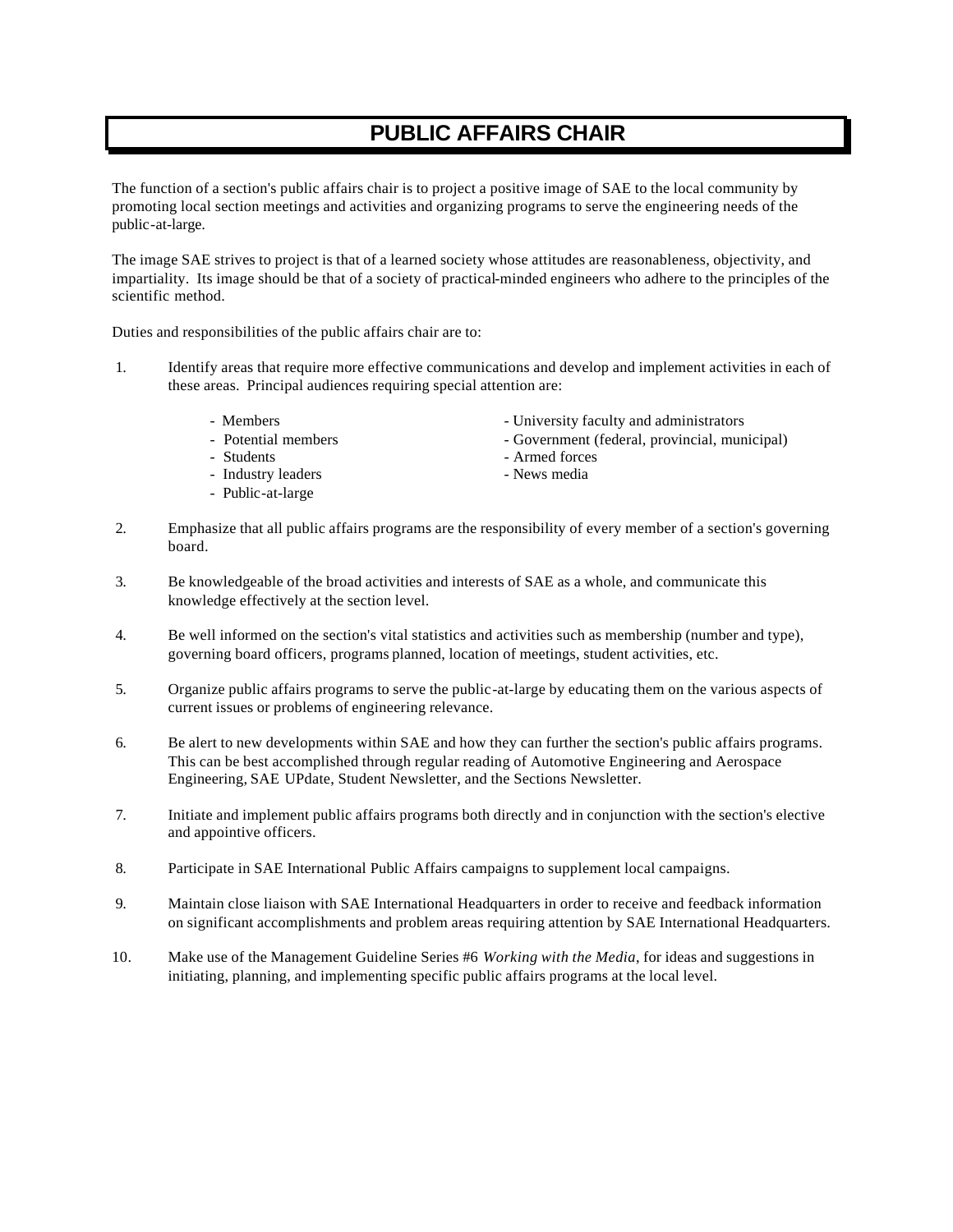# **PUBLICITY CHAIR**

The public affairs chair can appoint a publicity chair to assist with the responsibilities of publicizing all section activities through local media and SAE UPdate. Some of the responsibilities of the publicity chair can be to:

- 1. Contact local newspapers before each meeting and invite automotive and business editors as guests of the section. Furnish photographs, press releases, and biographical data on speakers for publication purposes.
- 2. Obtain adequate newspaper coverage after the meeting.
- 3. Collect and publish newsworthy items of interest such as new members, transfers between sections, promotions, honors, etc.
- 4. Report to the public affairs chair on accomplishments during the season and make recommendations for future improvements.
- 5. Submit to the editor of SAE UPdate news on meetings and events of interest to the international membership. The Management Guideline Series #6, *Working with the Media* will be helpful in implementing the publicity program.

### **If no publicity chair is appointed, the public affairs chair assumes these responsibilities.**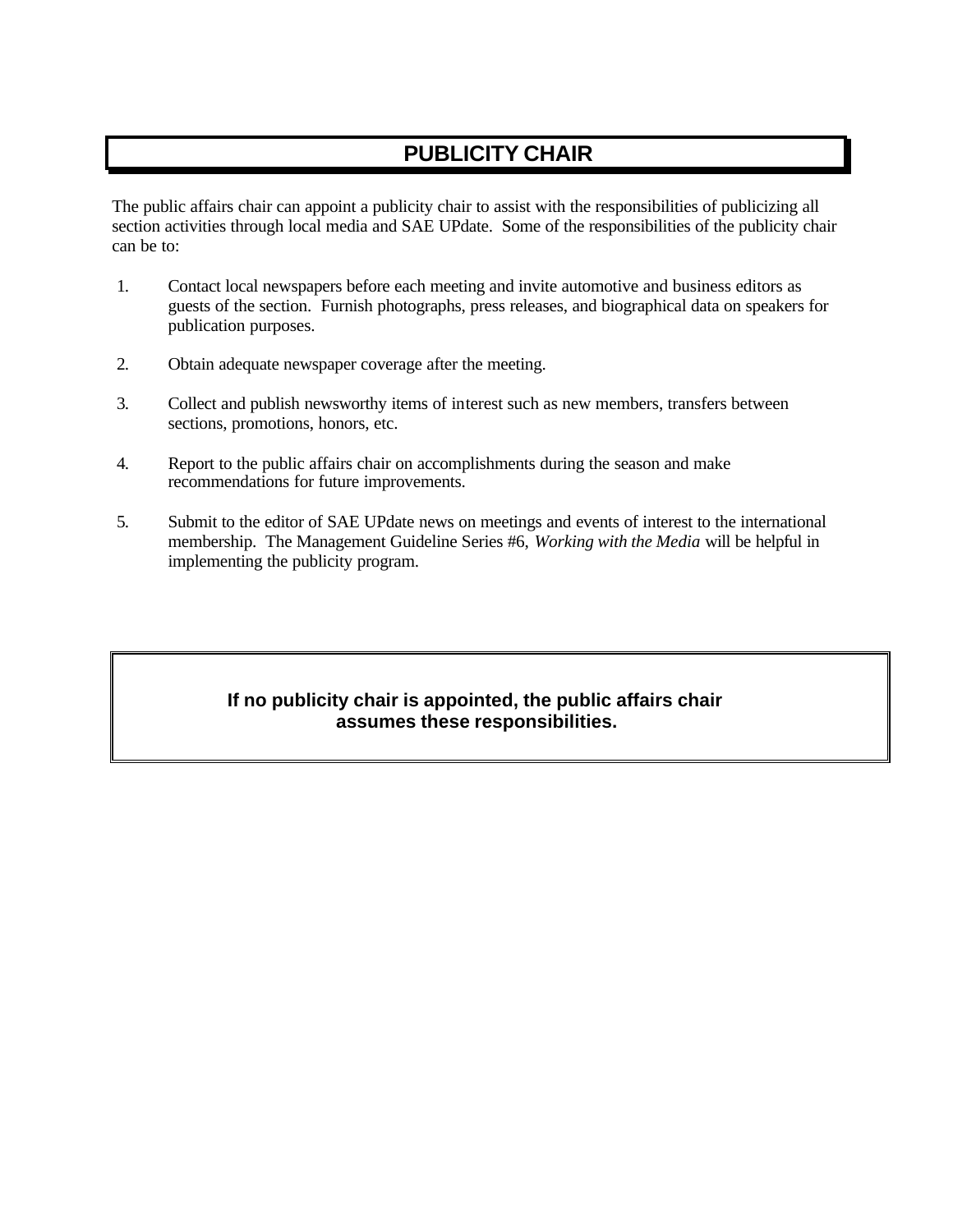## **COMPANY REPRESENTATIVE CHAIR**

Company representatives are SAE's ambassadors in their work areas. They stimulate interest in SAE meetings and other activities within their organizations by posting notices on bulletin boards and through personal contacts with members and non-members. Company representatives are sounding boards for member attitudes. They also assist sections in promoting and retaining members.

The company representative chair, working in close harmony with the membership vice chair and the governing board, establishes a working committee composed of representatives from local organizations that employ section members. A company representative should be appointed at every company employing SAE members and are essential at all companies with five or more members.

Company Representatives:

- 1. Stimulate interest in section meeting programs and in SAE membership within the companies they represent.
- 2. Post meeting notices on bulletin boards and distributes membership information to non-members in the company.
- 3. Make contact with all SAE members within their areas either by letter, phone, or personal contact, advising them of each meeting and urging attendance.
- 4. Gather suggestions from SAE members within their companies on improvements in section operating procedure and recommendations for meeting subjects and speakers.
- 5. Promote SAE membership to member prospects and help retain current members.
- 6. Make certain that the managements of their companies are fully aware of local SAE activities.
- 7. Assist the reception committee at meetings and other events in promoting a friendly atmosphere.
- 8. Furnish notification of transfers, promotions, deaths, and other news items to the public affairs chair and to SAE International Headquarters.

The company representative chair arranges the membership of the committee to encourage the continuity of experienced personnel. The chair also reports accomplishments to the governing board and makes recommendations for future improvements.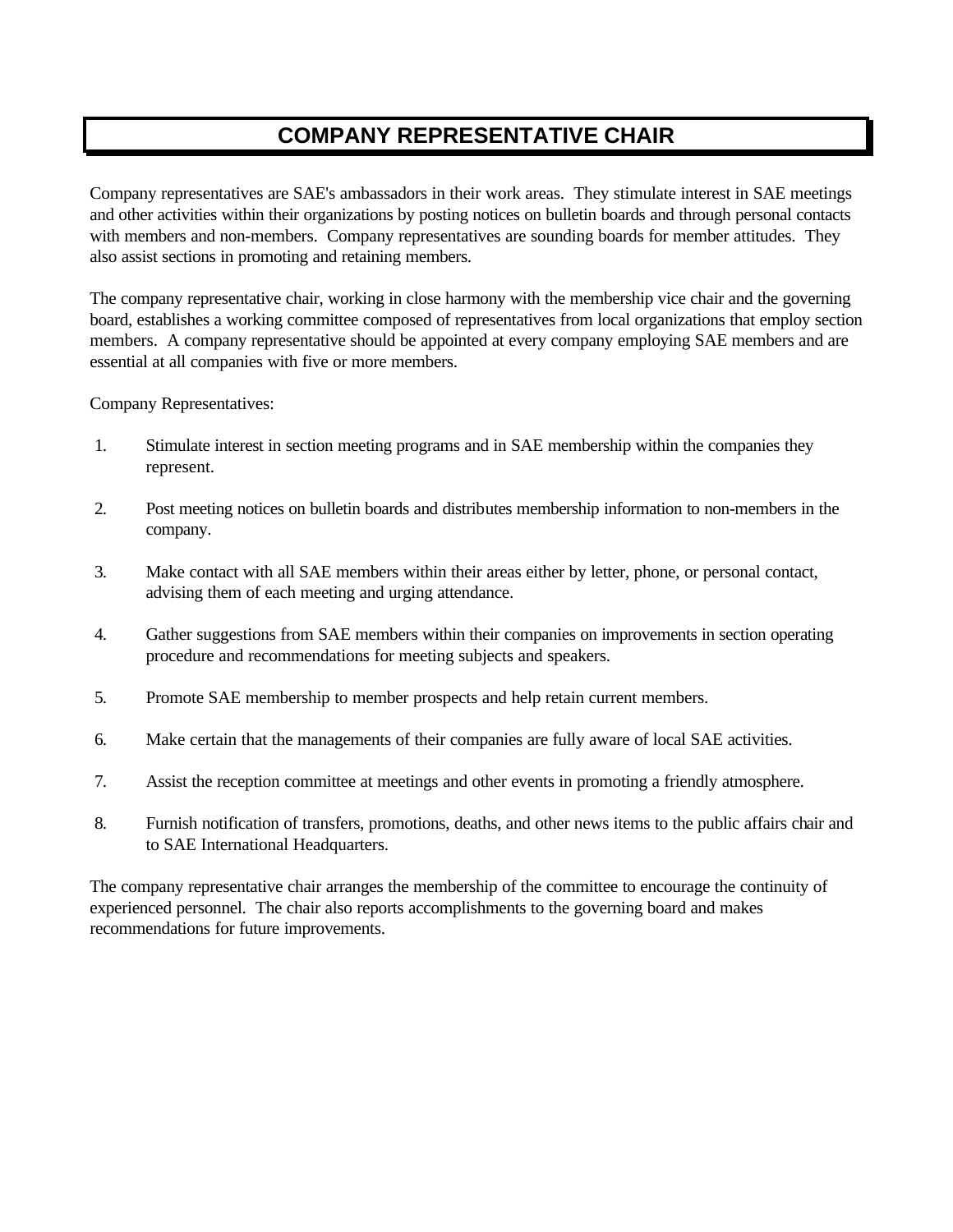## **ENGINEERING CAREER RESOURCES CHAIR**

An important role that SAE plays for its members is serving as a resource for them when they are interested in making a career change. This aspect of SAE is becoming more and more important with current industry trends.

Overseeing SAE's programs related to career resources is the Engineering Career Resources committee, which reports to the SAE Membership Services Board. This committee is responsible for the SAE Resume Database, a computer-based listing of resume information from members and student members and other engineers seeking employment. The committee also conducts clinics at major SAE meetings to help members and other engineers improve their job search and interviewing skills.

At the section level, this responsibility belongs to the Engineering Career Resources Chair (ECRC). At the discretion of the ECRC and with the approval of the governing board, a Section Engineering Career Resources Committee may be developed to assist with this assignment.

The ECRC receives regular communication from the Engineering Career Resources Committee on SAE programs related to career resources that are of interest to section members. In addition, the ECRC may develop local activities to assist members and other engineers in making career changes.

The Engineering Career Resources Chair:

- 1. Notifies section members of the opportunities that SAE offers with regard to career changes through presentations at section meetings, articles in the section's publications, and displays of career related materials at section meetings.
- 2. Maintains a file of literature and forms for listing of members and student members and other engineers in the SAE Resume Database.
- 3. Considers opportunities for the section to help bring engineers and employers together through job fairs, positions available listings in the section publication and local engineers available listings.
- 4. Communicates with the SAE International Engineering Career Resources committee regarding any suggestions for modification of or addition to its current programs.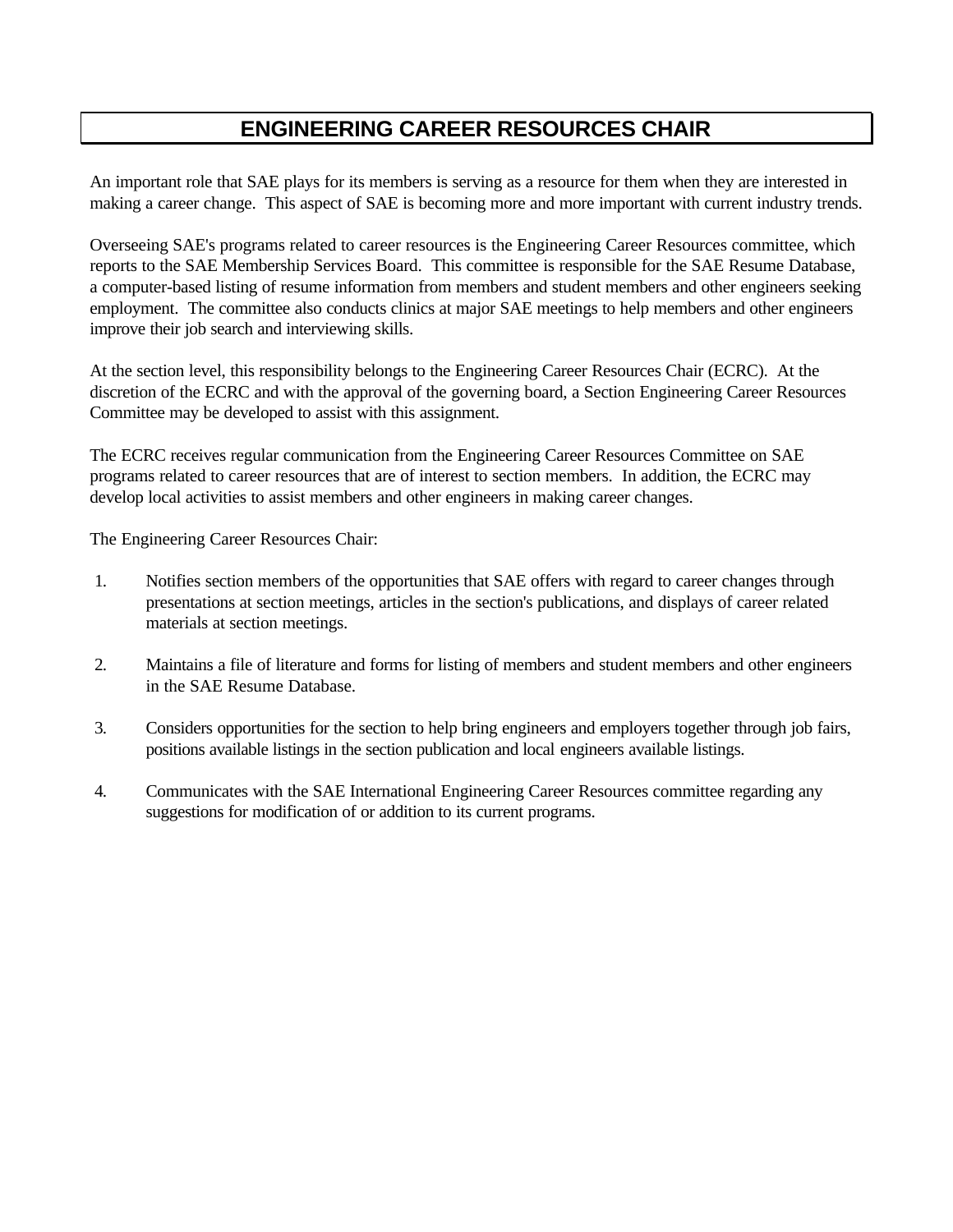## **CONTINUING EDUCATION CHAIR**

The main function of the continuing education chair is to develop and organize educational programs for the section. These programs should provide in-depth coverage of an engineering subject that is usually found in the traditional section meeting program. These educational programs, seminars, workshops, short courses, should be custom designed to serve needs not being served by local educational institutions or by the SAE Professional Development Committee. In carrying out these objectives, the chair should:

- 1. Contact SAE Professional Development for suggestions and aid in planning.
- 2. Be involved directly in the planning of technical content of section meetings scheduled during the year. This will help identify subject areas that may warrant development into future continuing education programs.
- 3. Report to the Sections Board and SAE Professional Development and the SAE Professional Development Committee:
	- a. Six months, if possible, before each education program date. This allows for assistance and an exchange of information with other sections as program plans develop.
	- b. At the end of each section year with respect to financial status of program and service rendered to membership.
- 4. Be familiar with the Guideposts for organizing continuing education programs. Contact SAE International for Guideposts.
- 5. Conduct and prepare appropriate study reports for review by the governing board. Approved reports should result in specific program proposals as outlined in Parts II and III of the Guideposts. Informational copies should be sent to the Professional Development Committee chair and SAE Professional Development staff.
- 6. It is important to coordinate all programs with SAE International Headquarters to avoid conflicts. SAE International Headquarters' Professional Development will also extend its assistance in helping sections plan a course or series of courses.